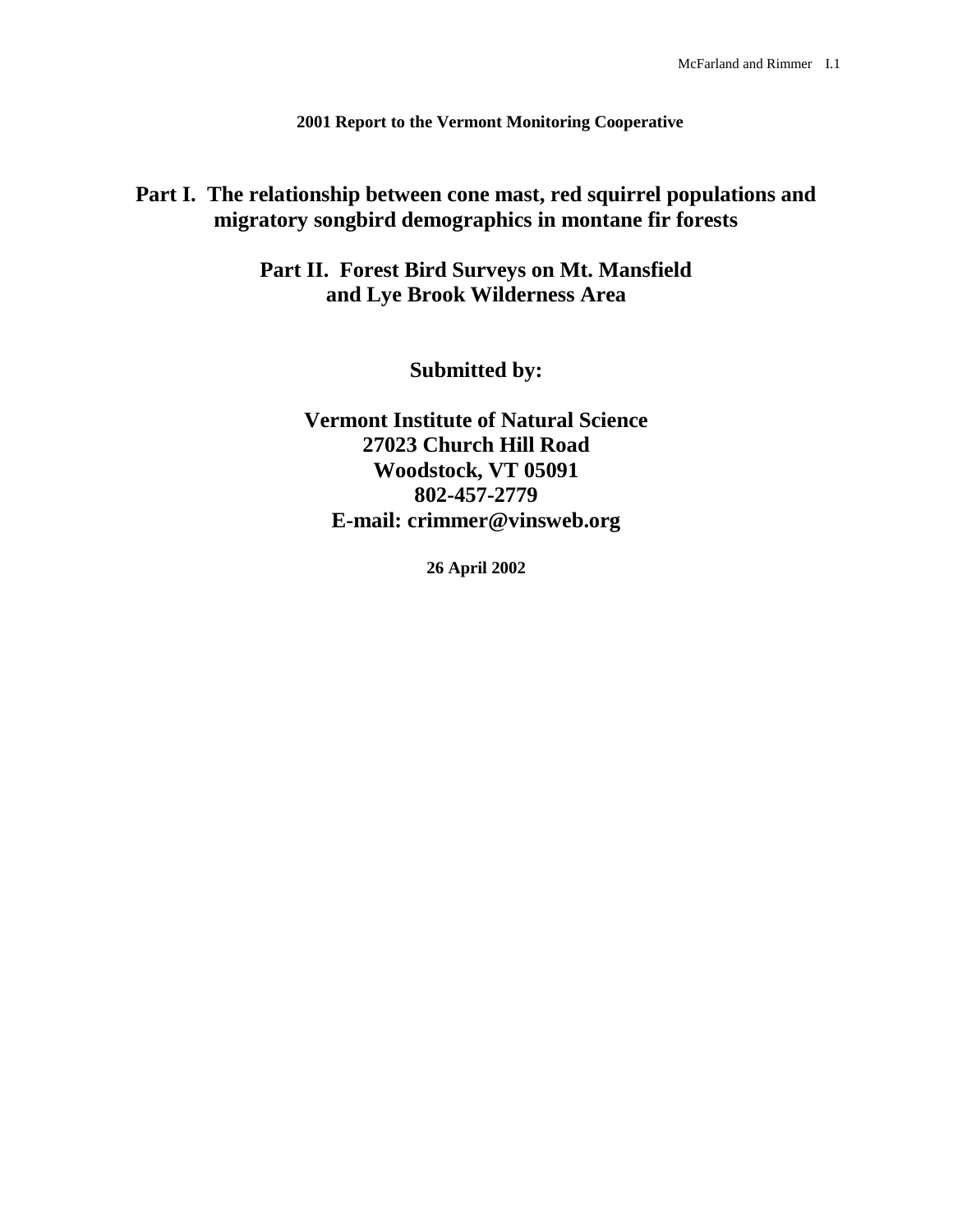# **Part I. The relationship between cone mast, red squirrel populations and migratory songbird demographics in montane fir forests**

## **Kent P. McFarland and Christopher C. Rimmer**

In the course of demographic research on Bicknell's Thrush *(Catharus bicknelli)* and other montane fir forest bird species on Mt. Mansfield and Stratton Mountain, we documented a biennial pattern of balsam fir (*Abies balsamea*) mast, red squirrel *(Tamiasciurus hudsonicus)* populations, and avian breeding productivity. This report updates information presented in our 2001 VMC report,by examining this cycle and its demographic consequences for Bicknell's Thrush populations.

# **METHODS**

*Study Sites*.- Our two study sites were located on Mount Mansfield (44º 32' N, 72º 49'W) and Stratton Mountain (43° 05'N, 72° 55'W) in Vermont, USA between 900-1200m elevation in montane fir forest. These sites have a mixed canopy dominated by balsam fir, with lesser amounts of white birch (*Betula papyrifera* var. *cordifolia*) and mountain ash (*Sorbus spp.*) and is described in detail by Wallace (1939) and Rimmer et al. (2001). Both mountains contained areas altered by ski area development and unmanaged, natural areas. Focal species were found in both unaltered and altered habitat on each mountain.

*Cone Mast and red squirrel abundance*.- From 1994 to 1999 we qualitatively noted a biennial cycle of balsam fir cone production. In July of 2000 we used a technique that enabled us to reliably quantify cone production back to 1992 on both peaks. Cone rachises and scars persist on branches for decades after seeds have been shed, and these can be used to retrospectively estimate when a tree produced cones (Morris 1951, Silvertown and Dodd 1999a and 1999b). We randomly located two 500 m transects on each mountain. At 50m intervals (10 trees per transect) we selected the nearest balsam fir tree greater than 3m tall to ensure it was reproductively active since 1992. We counted the number of rachises, rachis scars and cones on every internode of a branch selected from one of the third to sixth whorls from the top of the main stem. New female cones occur only on the prior season's growth (internode). Year of production for each cone was determined by the internode location on the branch (Morris 1951, Silvertown and Dodd 1999a and 1999b).

A crude index of red squirrel relative abundance during the passerine nesting season (1 June – 1 August) was determined annually from 1998-2001 on Mt. Mansfield and 1997-2001 on Stratton Mountain. We recorded probable territorial locations of squirrels, based on vocalizations and sightings within two subplots on each peak, one on a ski area and one in a natural area. Subplots on each mountain covered approximately 30 ha area.

*Avian productivity*.- From June to August, nests were located by systematic searches, following radio tagged females during incubation (Bicknell's Thrush only), and by observing parental behavior and other cues. The chronology and status of all active nests were monitored every 1 to 4 days either directly or, when possible, remotely via binoculars, or by radio telemetry of female Bicknell's Thrushes. Nests that fledged at least one young were considered successful. Observations of fledging, fledglings near a nest, parents carrying food nearby, or an empty nest cup with depressed edge and excrement were taken as evidence of a successful nest. Depredation was assumed when the eggs or nestlings (when too young to fledge) disappeared. We assumed that the number of fledglings equalled the number of nestlings observed in the nest on our last visit.

Because most nests were found after the onset of incubation, we evaluated nest success using Mayfield estimates (Mayfield 1961, 1975) as modified by Johnson (1979) and Hensler and Nichols (1981). Half the number of days between subsequent visits over which a nest was depredated was added to the number of previous days the nest survived to obtain the total number of days the nest survived. We excluded all nests whose status was unknown or undetermined, as well as any nests that we felt may have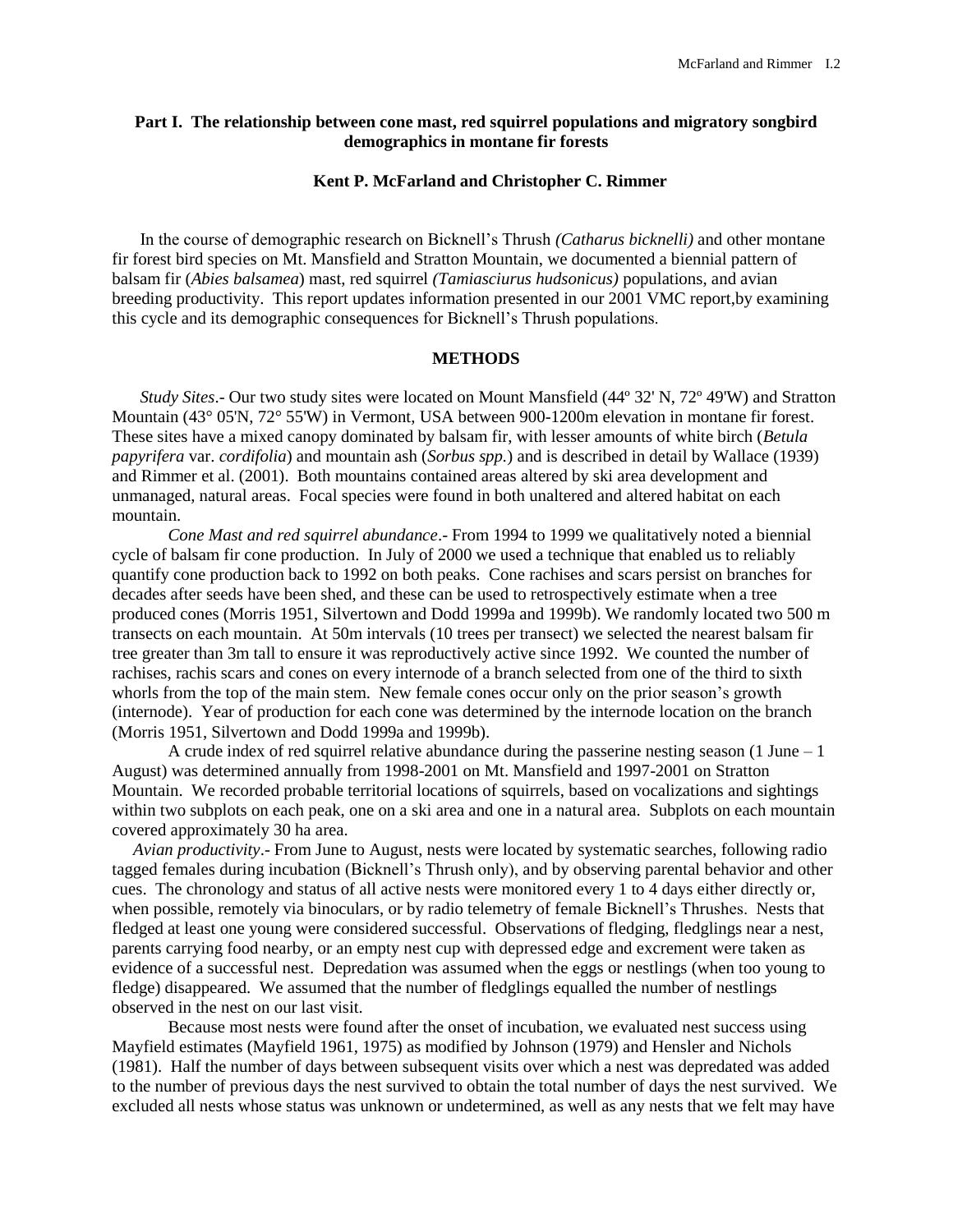failed due to research activities. Only open-cup nests of altricial species >25cm above ground were analyzed. We analyzed all nests together, as well as subsets of Bicknell's Thrush and Blackpoll Warbler *(Dendroica striata)*, two species that are specialized on montane forest habitat in the region. We compared daily nest survival rates between years with high cone mast and mast failure using the program CONTRAST (Sauer and Williams 1989).

*Bicknell's Thrush population dynamics*.- We used strategically placed mist nets in combination with tape recorded playbacks of Bicknell's Thrush vocalizations to attempt to capture and color band Bicknell's Thrushes on two subplots on each mountain. From 1992-2001 on Mt. Mansfield we captured birds on a 14 ha area on the ridgeline (Ridge subplot) at 1150-1200 m elevation and on a 19 ha area on the east slope (Octagon subplot) at 915-1100 m elevation. Both areas contained a gravel access road, several small buildings, and hiking trails with the addition of ski trail development through the Octagon area. From 1997-2001 on Stratton Mountain we netted a 40 ha subplot on the north end, characterized by extensive ski area development, and a 29 ha subplot on the less impacted south end with only hiking trails.

Up to 30 mist nets were used simultaneously to passively capture thrushes as a complement to the use of vocal lures. Detailed mensural (e.g., wing chord, weight, tarsus, culmen) and body condition (e.g., subcutaneous fat, molt, feather wear) data were recorded for all captured birds. Sex was determined by status of cloacal protuberance and brood patch (Pyle 1997). Individuals were aged by outer rectrix shape (Collier and Wallace 1989) and/or the presence of terminal buffy streaks or spots on any greater coverts (Pyle 1997). Each individual was banded with a numbered aluminum band and three color bands to uniquely identify birds for resighting. Both species were opportunistically resighted on study plots during the breeding season, although the secretive nature and occupancy of dense understory vegetation by Bicknell's Thrushes yielded relatively few resights.

Adult survivorship was estimated and compared using methods described in Lebreton et al. (1992) and Cooch and White (1998) using the program MARK (White and Burnham 1999). We defined a candidate model set that included a fully parameterized global model and all reduced parameter models derived from the global model for a total of 16 models. For our global model we used plot \* timedependence for both survival and capture estimates. Model notation followed Lebreton et al. (1992). The factorial structure of the models was represented by subscripting the primary parameters survivorship (Φ) and recapture (*P*) with "g" for plot effects and "t" for time effects. The goodness-of-fit (GOF) of the global model to the data was determined using a parametric bootstrap approach testing 1,000 bootstrap samples. We calculated a quasi-likelihood parameter to adjust for overdispersion in the data by dividing the global model deviance by the mean deviance of the bootstrap GOF samples to calculate the quasi Akaike Information Criteria ( $QAIC_c$ ). The model with the lowest  $QAIC_c$  was accepted as the most parsimonious model for the data. Model comparisons within the candidate set were done by deriving an index of plausibility using normalized Akaike weights (Burnham and Anderson 1998). The ratio between weights of any two models indicates the relative degree to which a particular model is better supported by the data.

We used only after-second year (ASY) individuals in our analysis, because second year (SY) birds tend to range widely and disperse at a high rate the following year making model assumptions difficult to meet. SY individuals may also be less important toward reproduction. During the 1998 and 1999 breeding seasons, we had only one male SY contribute paternity to a clutch (*n* = 12 clutches; Goetz 2001), and only 12 of 79 known-identity females (15.2%) at monitored nests were SY (unpubl. data). We first compared survivorship models with males and females as separate groups. Because the model {Φ. *P*.}was 2.4 times better than the best supported model with group effect {  $\Phi_{g}P$ . }on Mansfield and >3 times on Stratton, we lumped both sexes and used subplot as the only group effect.

We used our estimates of nest success and number of individuals fledged to calculate per capita annual productivity using the equation  $F = p^*y(2-p)$ , where p is the probability that a nest was successful, and y is the mean number of young fledged (Flaspohler et al 2001). This equation assumes that all females that fail in their first attempt will renest with the same probability of success, but cannot attempt a third nest if the second fails. It also assumes that double-brooding does not occur. We have documented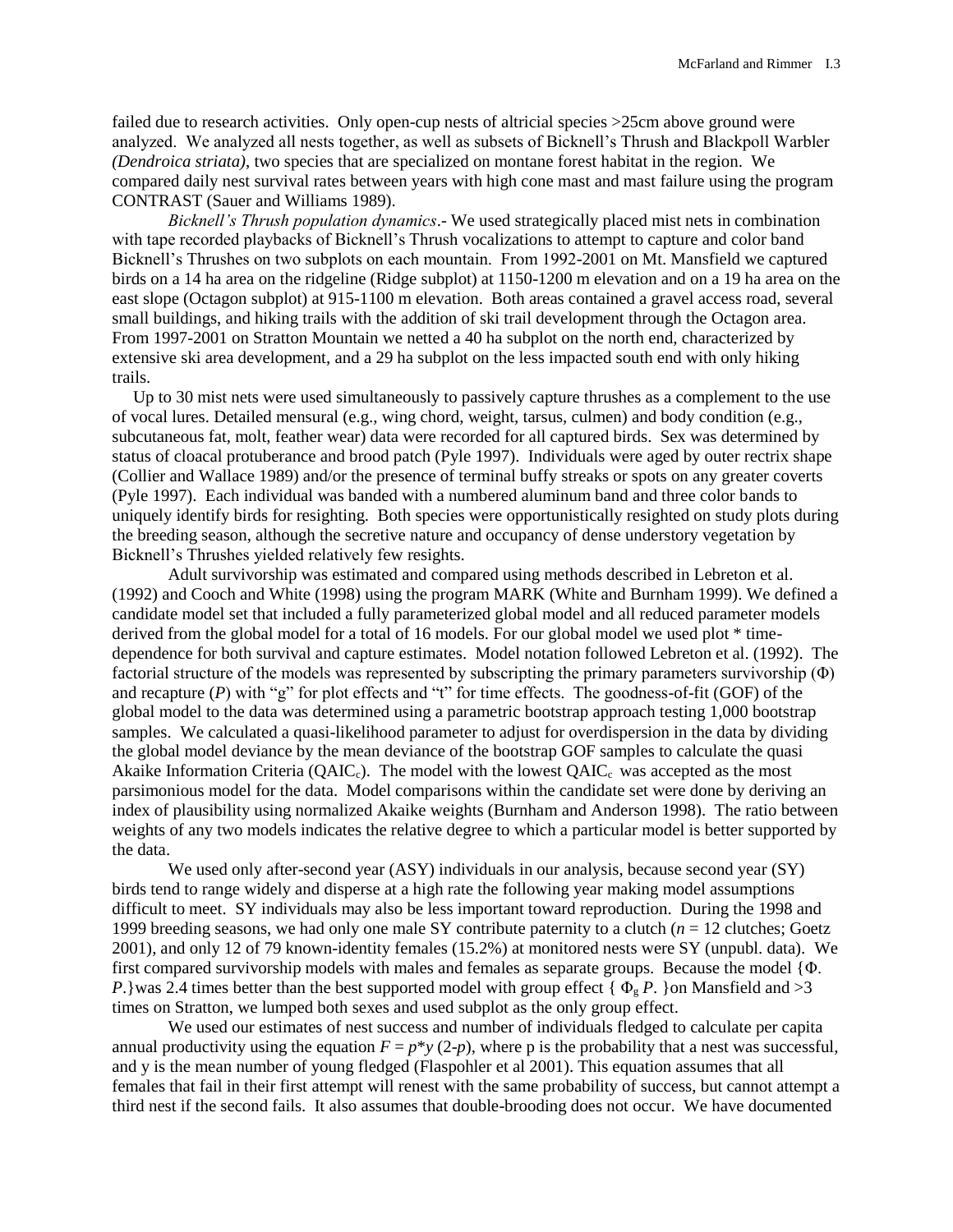only one instance of a female attempting a third nest and only one double-brood (Rimmer et al. 2001). Assuming a 1:1 sex ratio at fledging, per capita annual productivity of females was assumed to be onehalf per capita annual productivity.

To understand the potential effects of cone mast years on source-sink dynamics, we used the equation  $\lambda = Sa + (Si)(F/2)$  to calculate the finite rate of increase for populations, where Sa is the adult survival rate from one breeding season to the next, *Sj* is the juvenile survival rate from fledging until following breeding season, and *F*/2 is the mean female per capita annual productivity per female (Pulliam 1988, Budnik et al. 2000, Fauth 2001, Flaspohler et al 2001). We used our own estimates of *Sa*. No direct estimates of *Sj* for Bicknell's Thrush exist, so we assumed that *Sj* was one-half of *Sa* based on estimates from other passerine species (Ricklefs 1973, May and Robinson 1985, Anders et al. 1997). Assuming closed populations,  $\lambda = 1$  would indicate a stable population. We calculated the source-sink threshold (*F* when  $\lambda = 1$ ) using  $(1-Sa)/Sj$ . We calculated 95% confidence intervals (CI) around  $\lambda$  using lower and upper CIs for adult survival and fecundity estimates. These yield best-case and worst-case intervals for finite rate of increase.

#### **RESULTS**

Balsam fir cone production was strongly biennial (Fig. 1a and b). Both sites were highly synchronized (% trees with cones:  $r_s = 0.936$ ,  $n = 10$ ; mean cones per tree:  $r_s = 0.884$ ,  $n = 10$ ), with mast production occurring in even-numbered years and failing in odd-numbered years. The proportion of trees producing cones in mast years was >75% except in 1996 on Stratton when only 47% of the trees sampled produced cones. All non-mast years were complete reproductive failures with no cones produced. Annual variability in spring populations of red squirrels was strongly correlated to mean number of cones per tree ( $r^2 = 0.9899$ ,  $n = 5$  Stratton;  $r^2 = 0.7685$ ,  $n = 4$  Mansfield) and the percent of trees bearing cones  $(r<sub>s</sub> = 0.947, n = 5$  Stratton;  $r<sub>s</sub> = 0.943, n = 4$  Mansfield) the previous autumn (Fig. 1a and b).

We monitored a total of 297 nests of 11 species on Mansfield and 210 nests of 10 species on Stratton. Mayfield daily survival rates (DSR) of all open-cup nests were negatively correlated with red squirrel populations ( $r^2 = -0.7557$ ,  $n = 5$  Stratton;  $r^2 = -0.7705$ ,  $n = 4$  Mansfield) (Fig. 1a and b). There was a significant difference between mean DSR on Mansfield following autumn mast years (0.9408  $\pm$ 0.0206, mean  $\pm$  SD) and non-mast years (0.9794  $\pm$  0.0039) (CONTRAST:  $x^2$  = 24.9855, df = 1, p < 0.0001). Despite lower than expected cone production in 1996 on Stratton, there was a significant difference between mean DSR following autumn mast years  $(0.9378 \pm 0.055$  SD) and non-mast years  $(0.9826 \pm 0.5674$  SD) (CONTRAST:  $x^2 = 15.3904$ , df = 1, P = 0.0001). There was no significant difference in annual DSRs between Mansfield and Stratton for all years (CONTRAST:  $x^2 = 0.0203$ , df = 1,  $p = 0.89$ ), mast years (CONTRAST:  $x^2 = 0.0725$ , df = 1,  $p = 0.79$ ), or non-mast years (CONTRAST:  $x^2$  $= 0.02135$ , df = 1, p = 0.64).

The mean clutch size of Blackpoll Warbler nests was nearly equal following mast years  $(4.29 \pm 1)$ 0.55 SD,  $n = 47$ ) and non-mast years  $(4.25 \pm 0.6 \text{ SD}, n = 48)$ , as was the mean number of chicks fledged per successful nest following mast  $(3.67 \pm 0.9 \text{ SD}, n = 39)$  and non-mast years  $(3.49 \pm 0.9 \text{ SD}, n = 67)$ . Annual DSR showed an inverse relationship with red squirrel populations ( $r^2$  = -0.7396,  $n = 5$  Stratton;  $r^2$  $= -0.6836$ ,  $n = 4$  Mansfield) (Fig. 1a and b). The mean DSR of Blackpoll Warbler nests following autumn mast years was lower than non-mast years on both Mansfield  $(0.944 \pm 0.029$  SD verses  $0.99 \pm 0.014$  SD) (CONTRAST:  $x^2 = 10.9408$ , df = 1, p = 0.0009) and Stratton (0.939  $\pm$  0.056 SD verses 0.99  $\pm$  0.01 SD) (CONTRAST:  $x^2 = 4.7859$ , df = 1, p = 0.029). There was no difference in annual DSRs between Mansfield and Stratton for Blackpoll Warbler for all years (CONTRAST:  $x^2 = 0.822$ , df = 1, p = 0.365), mast years (CONTRAST:  $x^2 = 0.0325$ ., df = 1, p = 0.86) or non-mast years (CONTRAST:  $x^2 = 0.1626$ , df  $= 1$ ,  $p = 0.69$ ).

The mean clutch size of Bicknell's Thrush nests was greater following non-mast years than in mast years (t = 3.077, df = 92, p = 0.003). However, the mean number of chicks fledged per successful nest following mast years verses non-mast years was equal on Mansfield and slightly, but not statistically higher after non-mast years on Stratton (Table 1). Breeding success of Bicknell's Thrush was negatively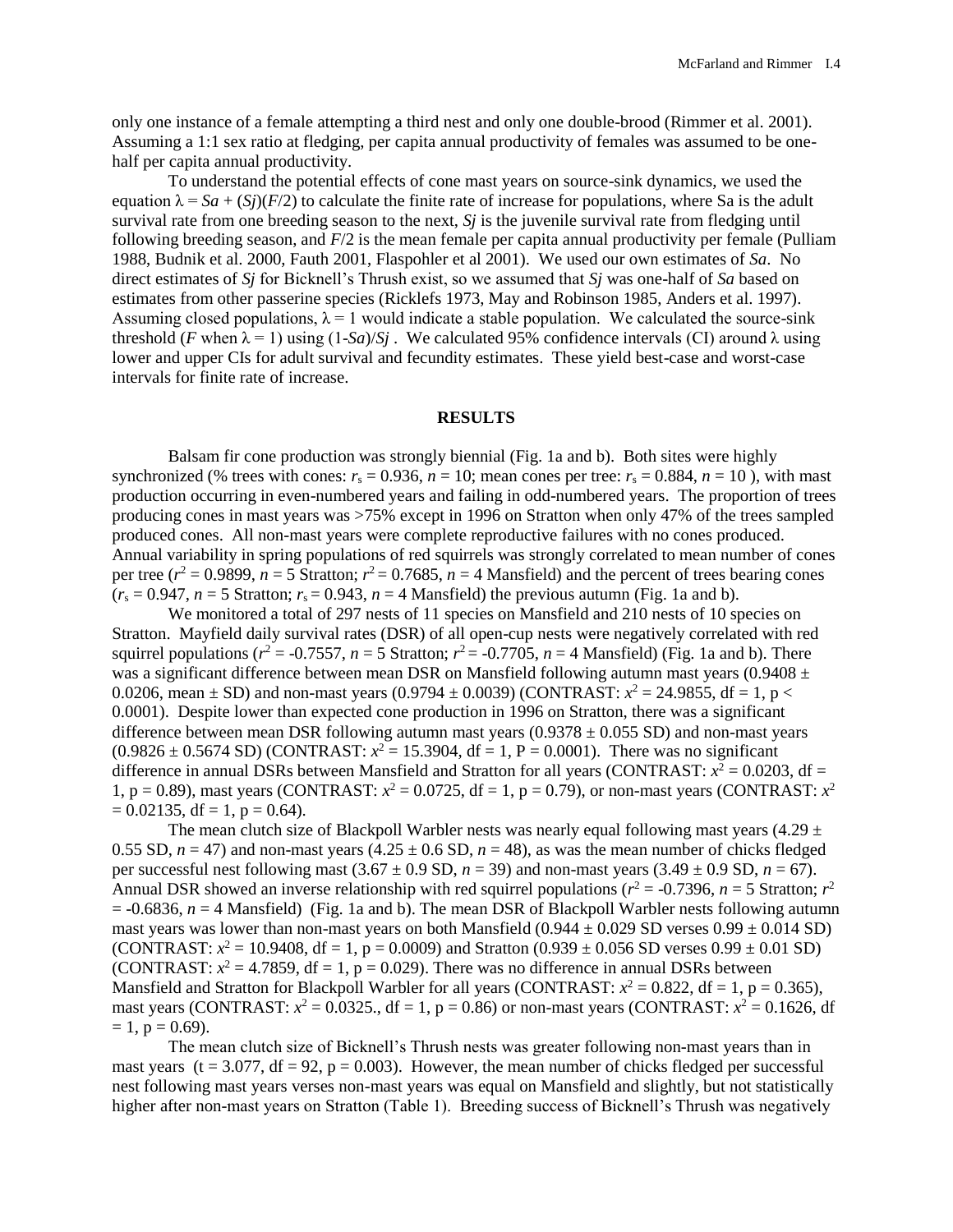correlated to red squirrel populations ( $r^2 = -0.9035$ ,  $n = 5$  Stratton;  $r^2 = -0.6765$ ,  $n = 4$  Mansfield) (Fig. 1a and b). Mean DSR following autumn mast years compared to non-mast years was lower on both Mansfield (0. 902  $\pm$  0.064 SD verses 0.978  $\pm$  0.014 SD) (CONTRAST:  $x^2 = 8.017$ , df = 1, p = 0.046), and on Stratton  $(0.933 \pm 0.49 \text{ SD} \text{ versus } 0.991 \pm 0.007 \text{ SD})$  (CONTRAST:  $x^2 = 14.796$ , df = 1, p = 0.0001). There was no difference in annual DSRs between Mansfield and Stratton for Bicknell's Thrush for all years (CONTRAST:  $x^2 = 0.3617$ , df = 1, p = 0.548), mast years (CONTRAST:  $x^2 = 1.0132$ ., df = 1, p = 0.31) or non-mast years (CONTRAST:  $x^2 = 1.88$ , df = 1, p = 0.17).

To calculate λ for Bicknell's Thrush on each mountain following mast years verses non-mast years, we estimated mean female per capita annual productivity per female (*F*), and adult (*S*a) and juvenile (*S*j) survivorship (Table 1). Female Bicknell's Thrush that nested following autumn mast years produced an average of 0.48 females per nest attempt on Mansfield and 0.31 on Stratton, whereas the number of females produced per nesting attempt after a non-mast autumn was 1.11 and 1.39, respectively. Per capita annual productivity after non-mast years was 2.3 times higher on Mansfield and 4.5 times higher on Stratton than after mast years.

From 1992-2000, we captured and released 98 adults on Mansfield (61 on Ridge subplot and 37 on Octagon subplot), and recaptured 48 of these at least once (32 on Ridge and 16 on Octagon). The data did not fit the global model with sex and subplot  $*$  year ( $P = 0.024$ ), apparently due to a sparse dataset. Therefore, we examined sex  $*$  year for both subplots combined, but the global model fit poorly (P = 0.054). We were reduced to examining subplot \* year and ignoring possible differences in survivorship between sexes. The data adequately fit this global model  $(P > 0.239)$ . The quasi-likelihood adjustment for overdispersion in the data ( $\hat{c}$ ) was 1.135. The model with the lowest QAIC<sub>c</sub> in the candidate set was {Φ<sup>g</sup> *P*g}, where survivorship and recapture probabilities were different on each subplot, but did not vary between years. This model was nearly 1.3 times better supported than a model in which survival did not differ between sites. Survivorship was estimated to be  $0.57 \pm 0.05$  SE for Ridge subplot and  $0.72 \pm 0.073$ SE for the lower elevation Octagon subplot.

We captured and released 49 adults on Stratton (18 on south and 31 on north subplot) from 1997- 2000. We recaptured 12 on the south subplot and 23 individuals on the north subplot at least once. The data adequately fit the global model ( $P = 0.605$ ). The quasi-likelihood adjustment for overdispersion in the data ( $\hat{c}$ ) was 0.896. The model with the lowest QAIC<sub>c</sub> in the candidate set was {  $\Phi_t P_g$  }, where survivorship varied by each year and recapture probabilities differed by group. The yearly variation in survivorship did not exhibit a biennial cycle  $(0.89 \pm 0.07, 0.68 \pm 0.08, 0.54 \pm 0.09, 0.80 \pm 0.08)$ . This model was more than three times better supported than a model in which survivorship was not time dependent. We used the model with survivorship constant over time as our estimate ( $0.70 \pm 0.04$ ) for overall survivorship during this period to determine λ after mast and non-mast years.

Using our estimated survivorship and fecundity values,  $\lambda$  were  $\leq 1.0$  after mast years for all study areas and >1.0 after non-mast years for Stratton and the Octagon subplot on Mansfield, but not the Ridge subplot or all plots combined on Mansfield (Fig. 2). For all years combined, neither Mt. Mansfield nor Stratton Mtn.  $\lambda$  levels were  $\geq 1.0$ . However, in each case the 95% confidence intervals included 1.0. To maintain a stable population, Bicknell's Thrush would need to produce 1.5 females per breeding female per year on the Ridge subplot, 0.8 on the Octagon subplot (1.26 for Mansfield subplots combined) and 0.84 on Stratton. Alternatively, annual survival rates of adult females and juveniles necessary to maintain a stable population, given observed fecundity for all years combined, would have to be 0.723 and 0.362 on Mansfield and 0.727 and 0.364 on Stratton.

## **DISCUSSION**

Balsam fir mast production, followed by a large increase in red squirrel populations and subsequent depressed passerine nesting success, showed a strong biennial pattern during this study. These patterns were consistent with the hypothesis that cone crops, red squirrel populations, and passerine reproduction were all closely linked.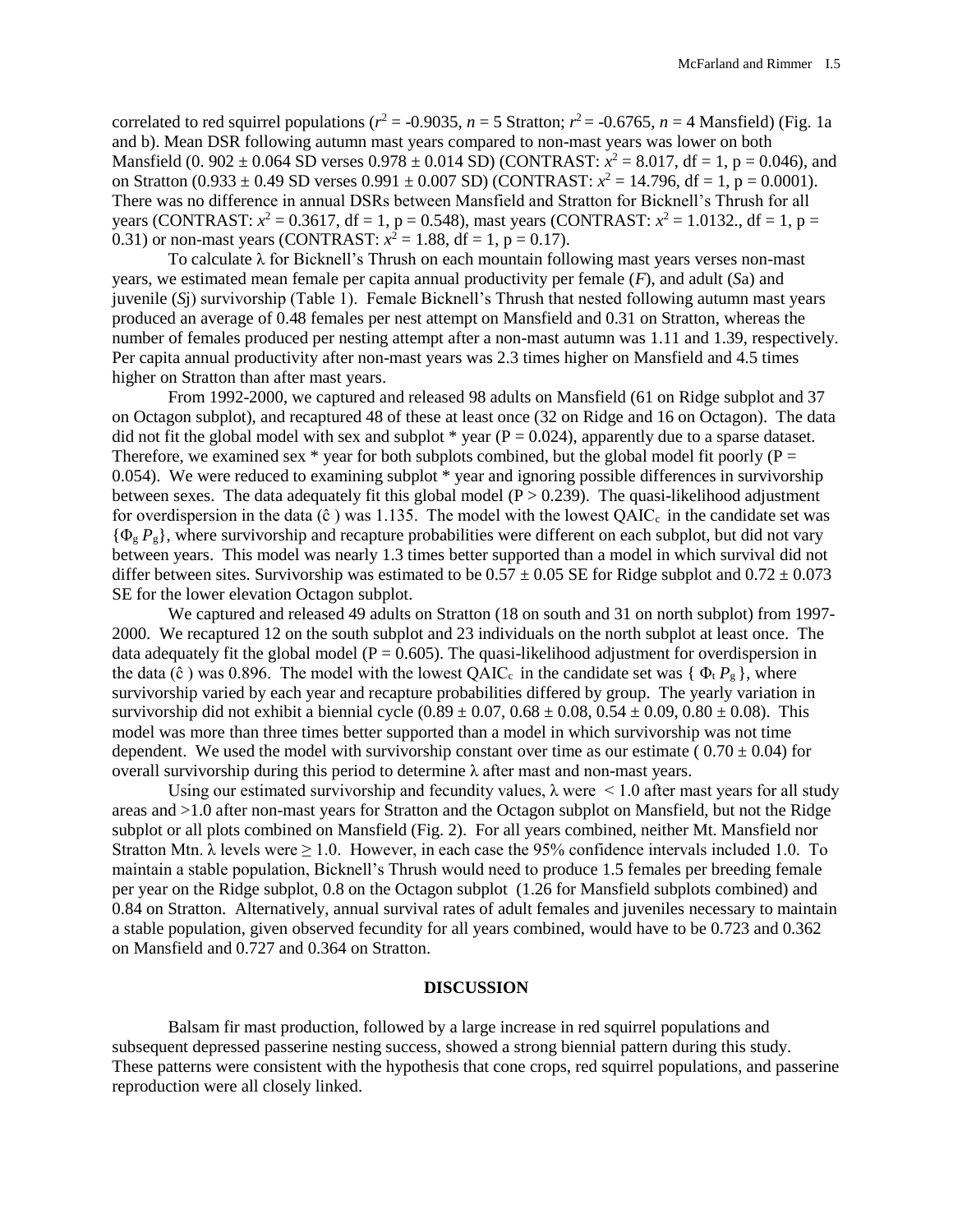The correlation between cone, red squirrel and bird reproduction does not necessarily imply causation. There could be unknown factors, such as weather, driving a similar pattern in each of these species, rather than cone mast. However, Gurnell (1983) reviewed many studies showing that squirrel abundance is strongly linked to cone production in the previous year. Red squirrel predation upon bird nests has been widely documented (Martin and Roper 1988, Martin 1993, Wallace 1939, Hatt 1929, Vander Haegen and Degraaf 1996a and 1996b, Bayne and Hobson 1997a, Sloan et al 1998, Degraaf 1995, Boag et al 1984, Tewksbury et al 1998, Sieving and Willson 1998, Hagan et al 1996). We have videotaped red squirrel depredation on a full clutch of Bicknell's Thrush eggs, and we have documened many nest depredations that strongly implicate red squirrels. These studies and our observations lend credence to our hypothesis that balsam fir cone mast is the catalyst for increased red squirrel populations, which lead to depressed songbird productivity.

We believe that strong biennial oscillations in red squirrel numbers are primarily due to immigration from lowland mixed hardwood forests, coupled with high reproductive rates in response to balsam cone mast, followed by emigration to lower elevations after cone crop failure. We do not believe that heavy adult mortality in alternate years produces this pattern. However, this requires further detailed study of both the movements and demographics of red squirrels.

The biennial phenology of balsam fir masting appears to be a spatially and temporally widespread phenomena. Balsam fir trees in Fundy National Park, New Brunswick and in southeastern Newfoundland exhibited the same pattern, with heavy crops in 1998 and 2000 and very small crops in 1999 (K. McFarland, pers. obs.). Cone production on Whiteface Mountain, New York displayed a strong biennial pattern from 1993-1999 (M. Dodd, pers. comm.). Morris (1951) recorded heavy cone production in even years and light to no cone production in odd years from 1920-1950, with only two exceptions occurring in 1927 and 1947. Balsam fir has a two year cycle characterized by a one year interval for replenishment of reserves, with an occasional break in the cycle due to extreme and possibly localized climatic events (Morris 1951). The spatial autocorrelation in cone crops over large areas may be responsible for largescale population fluctuations in some bird species due to increased red squirrel populations (Hartley 2001).

Wallace (1939) believed that red squirrels were the principal limiting factor for Bicknell's Thrush. However, his work was based on only two years of field work, 1933 and 1935. Nine of 13 nests that he monitored in 1935 failed. He reported that 42% were lost to red squirrels. Being odd-numbered years, we would predict the high squirrel numbers and low avian reproductive success that he recorded. But, was reproductive success in even years enough to offset failure in odd years and perhaps to negate the effects of red squirrels? Our detailed demographic data suggest that Bicknell's Thrush was generally able to mediate low reproductive years in odd years with high reproduction in even years, given relatively high adult survivorship on Stratton and the Octagon area on Mt. Mansfield. However, the low adult survivorship on the ridgeline area of Mt. Mansfield may cause this area to consistently act as a population sink. However, even the ridgeline confidence intervals for  $\lambda$  included 1.0 for all years combined. It appears that a tight balance exists between odd and even years, one that could be easily disrupted by both natural and anthropogenic affects on reproduction or survivorship, leading to a population decline.

We believe that balsam fir mast production sets off a chain reaction that moves throughout the food web and affects functioning of the forest ecosystem. We have developed a simple, conceptual model of this system based on our observations and published studies from other forested systems (Fig. 3). Recognizing the importance of primary producers in ecosystems (Hunter and Price 1992), our model is based on the overwhelmingly dominant tree species, balsam fir. Our conceptual model is meant to highlight the occurrence or strength of interactions between units that depend upon the existence of other interactions in the system (Ostfeld et al. 1996).

Our data clearly indicate changes in red squirrel populations and open-cup nesting passerine productivity, resulting either directly or indirectly from balsam fir mast. As our conceptual model depicts (Fig. 3), our field observations suggested that other species were heavily affected by balsam fir masting. White-winged Crossbills *(Loxia leucoptera)* and Pine Siskins *(Carduelis pinus)* were very abundant during early summer after mast years, but scarce or not present after non-mast years. We occasionally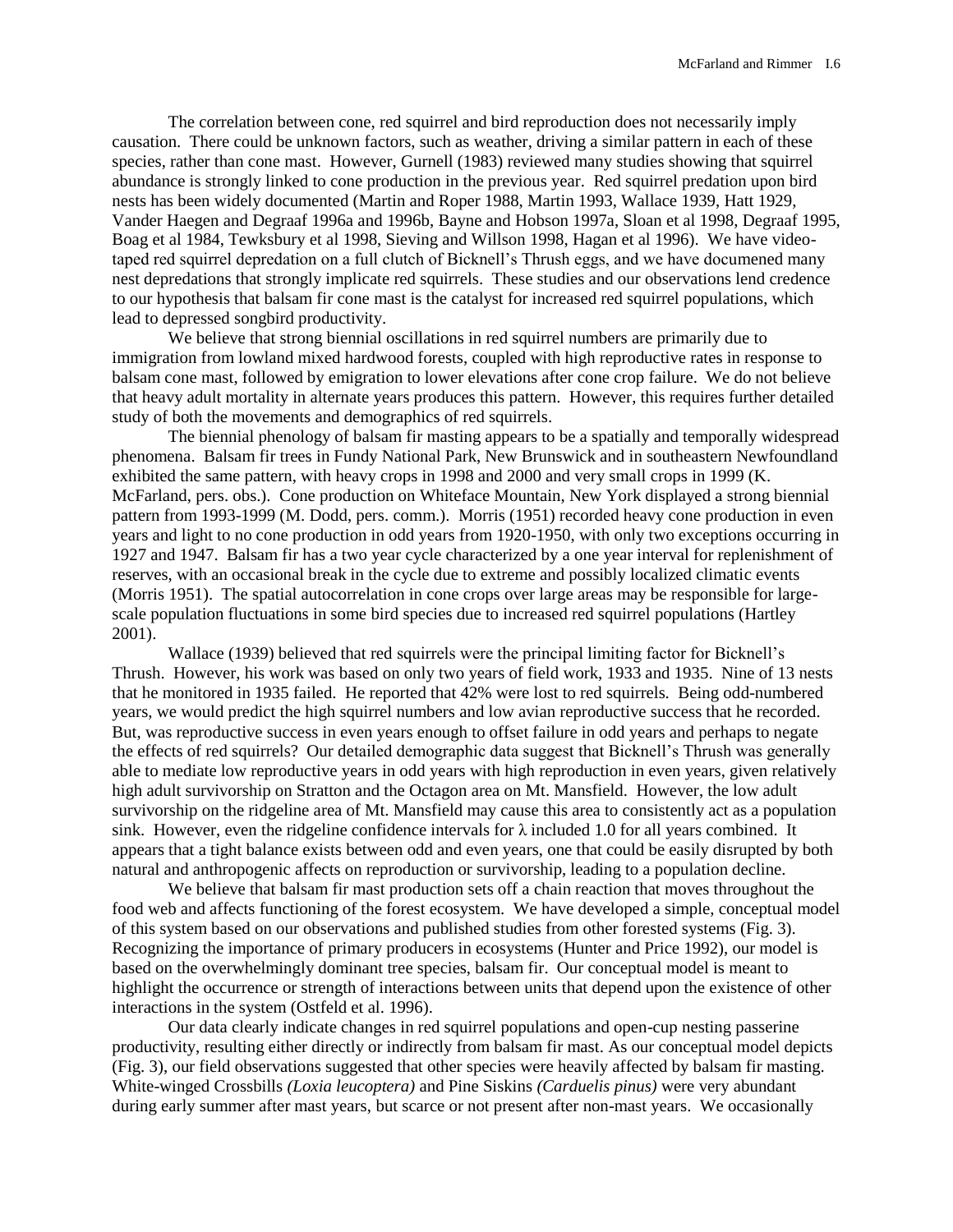mist-netted recently fledged young of both species in late May to early June. Adult and juvenile Northern Saw-whet Owls *(Aegolius acadicus)* appeared to be more abundant after masting, presumably in response to increased numbers of small mammals such as red-backed voles *(Clethrionymys gapperi)*, which we observed in their bills several times. Red-backed voles are common prey in subalpine and presumably boreal forests (Cannings 1993). Northern Saw-whet Owls may prey upon young birds or adults. We have observed adult Bicknell's Thrushes mobbing both adult and juvenile Northern Saw-whet Owls, indicating that they are perceived as potential predators. We postulate that long-tailed weasels *(Mustela frenata*) may also be more abundant after mast years due to increased populations of small mammals. This may in turn affect bird populations. King (1983) found a strong relationship between beech seedfall, mice populations, and demographic and dietary responses of stoats. Mast years increased mice populations, the primary prey for stoats. Stoat populations increased, but the high mouse populations were apparently not high enough to offset high bird predation by stoats. Dunn (1977) found that weasel predation upon tit species was related to both small mammal and nesting bird density. These studies coupled with our field observations of several adult Bicknell's Thrushes cached with puncture wounds to the skull from canine teeth lead us to postulate a relationship between small mammal populations, weasels and birds in this forest too. Finally, our model showing the cascading events created by fir mast comes full circle to cause indirect herbivorous damage to trees and other plant species in this forest. Several studies have found evidence for decreased Lepidoptera abundance and decreased herbivory levels (Holmes 1990, Marquis and Whelan 1994, Strong et al. 2000), coupled with decreased biomass production of trees the following year (Marquis and Whelan 1994). This effect remains unstudied in montane balsam fir forests, but could be suppressed in years after mast, due to lower bird recruitment following poor breeding years (Hartley 2001).

Balsam fir mast production appears to be a keystone resource in the montane forests of northeastern United States and perhaps similar habitats in highlands of adjacent Canada or other areas in which it is the predominant tree species. We believe we have identified some critical links between key units in the montane fir forest system, increasing our understanding of the importance of indirect multitrophic-level interactions in this forest system. Further work on aspects of our conceptual model that have been little studied may support the notion of both top-down and bottom-up ecological processes controlling different key functional units in this system as well as the relative strengths of these interactions as mediated by the variation in primary productivity.

## **LITERATURE CITED**

- Anders, A.D., D.C. Dearborn, J. Faaborg, and F.R. Thompson III. 1997. Juvenile survival in a population of Neotropical migrant birds. Conservation Biology 11: 698-707.
- Angelstam, P. 1986. Predation of ground-nesting birds' nests in relation to predator densities and habitat edge. Oikos 47: 365-373.
- Bayne, E. M., and K. A. Hobson. 1997a. Comparing the effects of landscape fragmentation by forestry and agriculture on predation of artificial nests. Conservation Biology **11**:1418-1429.
- Bayne, E.M. and K. A. Hobson. 1997b. Predation on artificial nests in relation to forest type: contrasting the use of quail and plasticine eggs. Ecography **20**:233-239.
- Boag, D. A., S. G. Reebs, and M. A. Schroeder. 1984. Egg loss among spruce grouse inhabiting lodgepole pine forests. Canadian Journal of Zoology **62**:1034-1037.
- Budnik, J.M., M.R. Ryan, and F.R. Thompson III. 2000. Demography of Bell's vireos in Missouri grassland-shrub habitats. Auk 117: 925-935.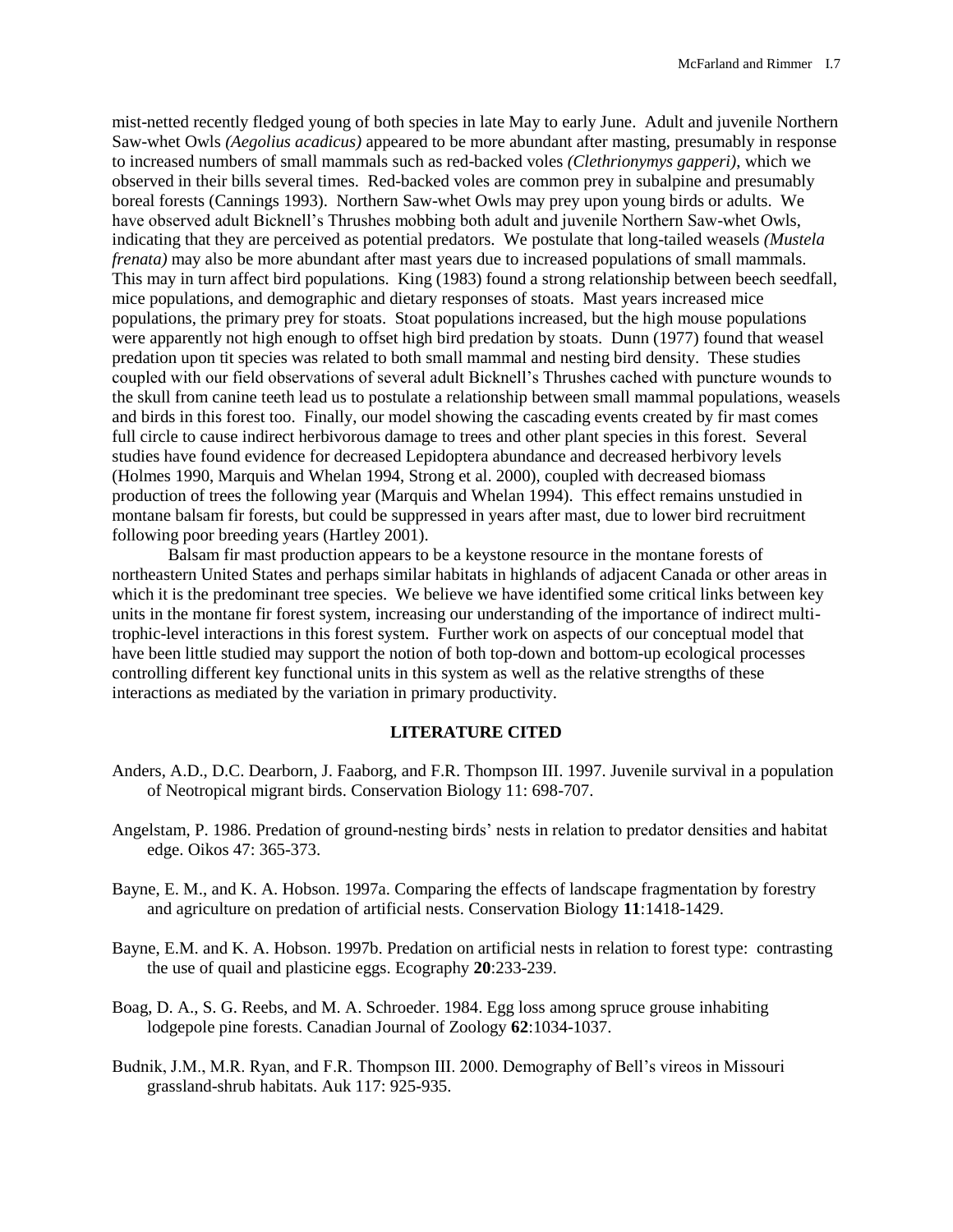- Burnham, K.P. and D.R. Anderson. 1998. Model selection and inference: a practical information-theoretic approach. Spring-Verlag, New York.
- Canning, R.J. 1993. Northern Saw-whet Owl (*Aegolius acadicus*). No. 42 in A. Poole and F. Gill, editors. The Birds of North America. The Academy of Natural Sciences, Philadelphia, PA.
- Collier, B. and G.E. Wallace. 1989. Aging Catharus thrushes by rectrix shape. J. Field Ornithol. 60: 230- 240.
- Cooch, E. and G. White. 2001. Using MARK: a gentle introduction (2nd Edition). [http://www.phidot.org/software/mark/docs/book/.](http://www.phidot.org/software/mark/docs/book/)
- DeGraaf, R. M. 1995. Nest predation rates in managed and reserved extensive northern hardwood forests. Forest Ecology and Management **79**:227-234.
- Dunn, E.K. 1977. Predation by weasels (Mustela nivalis) on breeding tits (Parus spp.)in relation to the density of tits and rodents. J. Anim. Ecol. 46: 633-652.
- Fauth, P.T. 2001. Wood thrush populations are not all sinks in the agricultural midwestern United States. Conservation Biology 15: 523-527.
- Flaspohler, D.J., S.A. Temple and R.N. Rosenfield. 2001. Effects of forest edges on ovenbird demography in a managed landscape. Conservation Biology 15: 173-183.
- Gurnell, J. 1983. Squirrel numbers and the abundance of tree seeds. Mammalogy Review **13**:133-148.
- Hagan, J. M., W. M. Vander Haegen, and P. S. McKinley. 1996. The early development of forest fragmentation effects on birds. Conservation Biology **10**:188-202.
- Hartley, M. 2001. Effects of red squirrel (*Tamiasciurus hudsonicus*) population fluctuations on bird population trends.
- Hatt, R.T. 1929. The Red Squirrel: Its life history and habits, with special reference to the Adirondacks of New York and the Harvard Forest. Roosevelt Wildlife Annals 2: 11-146.
- Hensler, G.L. and J.D. Nichols. 1981. The Mayfield method of estimating nesting success: a model, estimators and simulation results. Wilson Bull. 93: 42-53.
- Johnson, D.H. 1979. Estimating nest success: the Mayfield method and an alternative. Auk 96: 651-661.
- King, C.M. 1983. The relationship between beech (Nothofagus sp.) seedfall and populations of mice (Mus musculus), and the demographic and dietary responses of stoats (Mustela erminea) in three New Zealand forests. Journal of Animal Ecology 52: 141-166.
- Lebreton, J-D., K.P. Burnham, J. Clobert, and D.R. Anderson. 1992. Modeling survival and testing biological hypotheses using marked animals: a unified approach with case studies. Ecological Monographs 62: 67-118.
- Martin, T.E and J.J. Roper. 1988. Nest predation and nest-site selection of a western population of the hermit thrush. Condor 90: 51-57.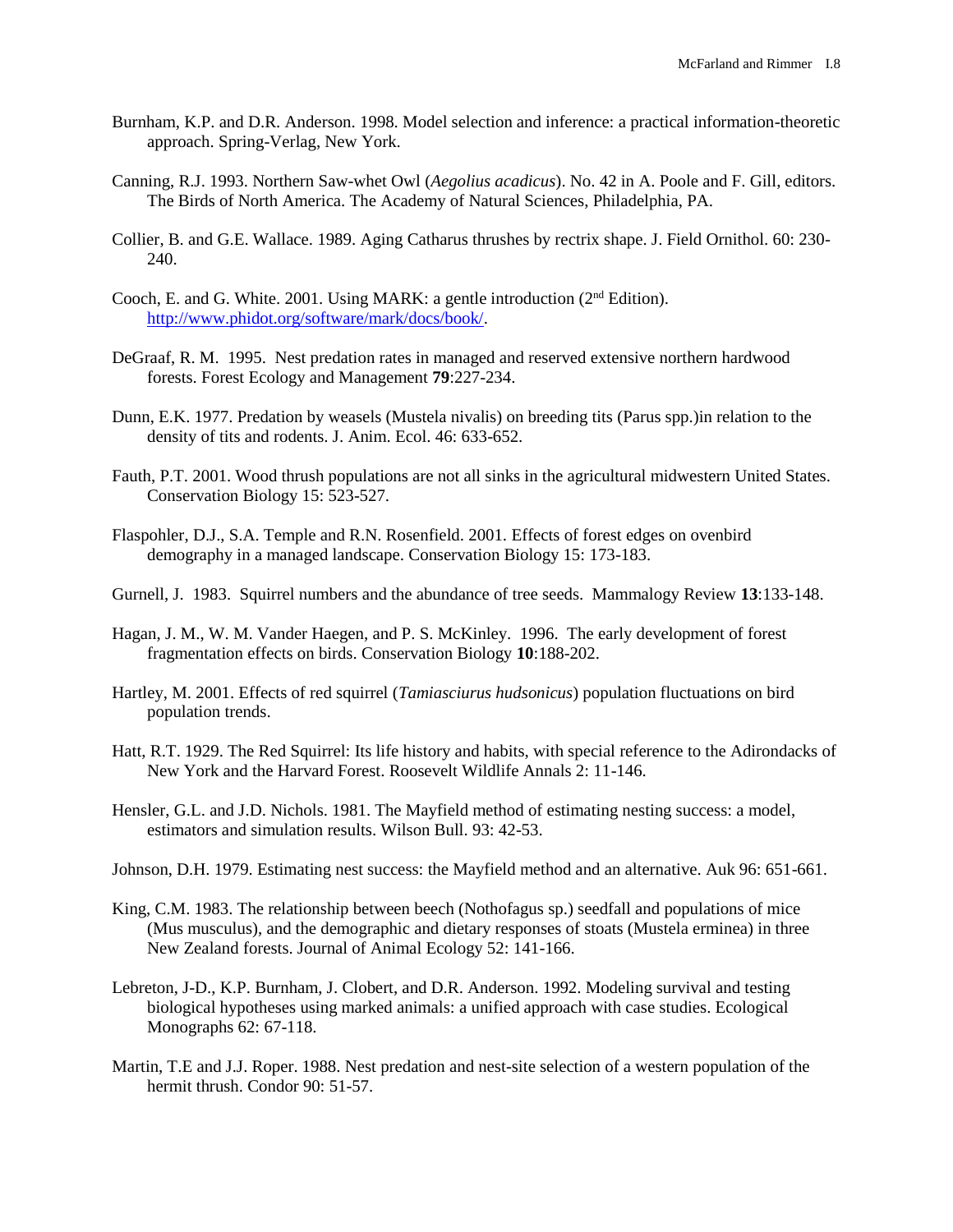- Martin, T.E. 1993. Nest predation and nest sites: New perspectives on old patterns. Bioscience **43**:523- 532.
- May, R.M. and S.K. Robinson. 1985. Population dynamics of avian brood parasitism. American Naturalist 126: 475-494.
- Mayfield, H. 1961. Nesting success calculated from exposure. Wilson Bull. 73: 255-261.
- Mayfield, H. 1975. Suggestions for calculating nest success. Wilson Bull. 87: 456-466.
- Morris, R.F. 1951. The effects of flowering on the foliage production and growth of balsam fir. Forestry Chonicle 27: 40-57.
- Ostfeld, R.S., C. Jones and J.O. Wolff. 1996. Of mice and mast: ecological connections in eastern deciduous forests. Bioscience 46: 323-330.
- Pulliam, R.H. 1988. Sources, sinks, and population regulation. American Naturalist 132: 652-661.
- Pyle, P. 1997. Identification guide to North American passerines. Part I: Columbidae to Ploceidae. Slate Creek Press, CA. 732 pp.
- Ricklefs, R.E. 1973. Fecundity, mortality, and avian demography. Pages 366-434 in D.S. Faron, Editor. Breeding biology of birds. National Academy of Sciences, Washington, D.C.
- Rimmer, C.C., K.P. McFarland, J.E. Goetz, W. Ellison. 2001. Bicknell's Thrush *(Catharus bicknelli)*. *In* The Birds of North America, No. 592 (A. Poole and F. Gill, eds.). The Birds of North America, Philadelphia, PA.
- Sauer, J.R. and B.K. Williams. 1989. Generalized procedure for testing hypotheses about survival and recovery rates. J. of Wildl. Mange. 53: 137-142.
- Sieving, K. E., and M. F. Willson. 1998. Nest predation and avian species diversity in northwestern forest understory. Ecology **79**:2391-2402.
- Sloan, S.S., R.T. Holmes, and T.W. Sherry. 1998. Depredation rates and predators at artificial bird nests in an unfragmented northern hardwoods forest. Journal of Wildlife Management **62**:529-539.
- Tewksbury, J. J., S. J. Hejl, and T. E. Martin. 1998. Breeding productivity does not decline with increasing fragmentation in a western landscape. Ecology **79**:2890-?
- Vander Haegen, W. M. and R. M. DeGraaf. 1996a. Predation on artificial nests in forested riparian buffer strips. Journal of Wildlife Management **60**:542-550.
- Vander Haegen, W. M. and R. M. DeGraaf. 1996b. Predation rates on artificial nests in an industrial forest landscape. Forest Ecology and Management **86**:171-179.
- Wallace, G.J. 1939. Bicknell's Thrush: Its taxonomy, distribution, and life history. Proc. Of the Boston Soc. Of Nat. Hist. 41: 211-402.
- White, G.C. and K.P. Burnham. 1999. Program MARK: survival estimation from populations of marked animals. Bird Study 46 Supplement: 120-138.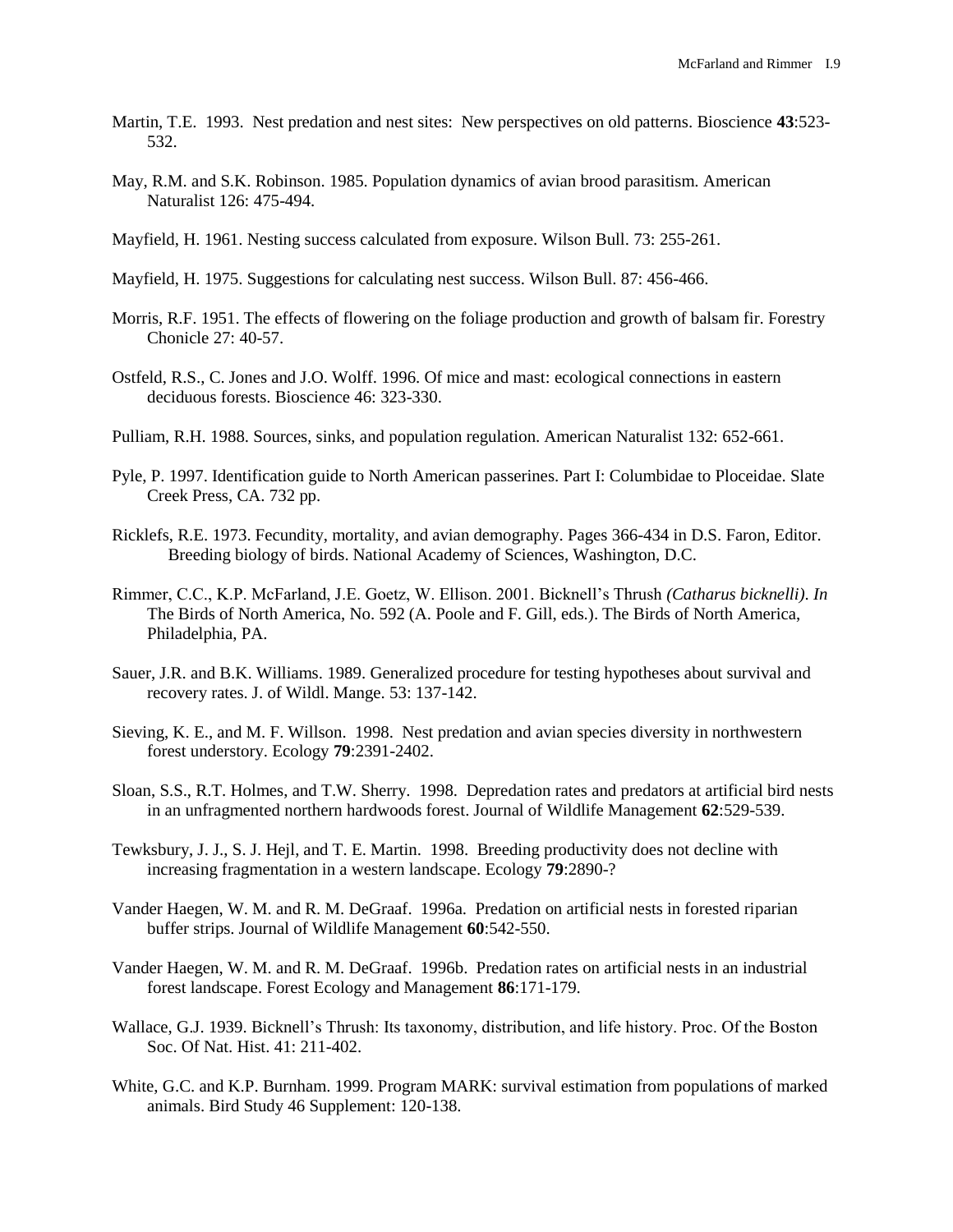Table 1. Bicknell's Thrush population parameters from Mt. Mansfield and Stratton Mountain, Vermont, USA.

| Parameter                                      | Mansfield                                             | <b>Stratton</b>         |                                   |              |  |  |  |
|------------------------------------------------|-------------------------------------------------------|-------------------------|-----------------------------------|--------------|--|--|--|
|                                                | <b>Mast</b>                                           | No Mast                 | Mast                              | No Mas       |  |  |  |
| Number of successful/unsuccessful nests        | 10/17                                                 | 16/8                    | 6/13                              |              |  |  |  |
| Exposure days                                  | 334.5                                                 | 391                     | 186.5                             |              |  |  |  |
| Daily nest survival rate $\pm$ SE              | $0.949 \pm 0.012$                                     | $0.980 \pm 0.0072$      | $0.930 \pm 0.0187$ 0.992 $\pm$ 0. |              |  |  |  |
| Predicted nest success (%)                     | 24.5                                                  | 57.2                    | 14.2                              |              |  |  |  |
| Mean clutch size successful nests $\pm$ SD     | $3.33 \pm 0.5$                                        | $3.63 \pm 0.5$          | $3.33 \pm 0.52$                   | $3.71 \pm$   |  |  |  |
| Mean number fledged successful nests $\pm$ SD  | $2.7 \pm 1.06$                                        | $2.71 \pm 1.05$         | $2.33 \pm 0.52$                   | $2.88 +$     |  |  |  |
| Mean per capita annual productivity per female | 0.86                                                  | 1.94                    | 0.36                              |              |  |  |  |
| Mean female per capita annual productivity per | 0.43                                                  | 0.97                    | 0.18                              |              |  |  |  |
| female                                         |                                                       |                         |                                   |              |  |  |  |
| Annual adult survival $\pm$ SE                 | $0.495 \pm 0.057$<br>Ridge:                           |                         | $0.643 \pm 0.074$                 |              |  |  |  |
|                                                | $0.707 \pm 0.084$<br>Octa:                            |                         |                                   |              |  |  |  |
|                                                | Mansfield: $0.56 \pm 0.047$                           |                         |                                   |              |  |  |  |
| Annual juvenile survival                       | Ridge:<br>0.248                                       |                         | 0.322                             |              |  |  |  |
|                                                | 0.354<br>Octa:                                        |                         |                                   |              |  |  |  |
|                                                | Mansfield: 0.28                                       |                         |                                   |              |  |  |  |
| $(\lambda)$ finite rate of increase (95% CI)   | Ridge: $0.6 (0.45{\text -}0.9) 0.8 (0.5{\text -}1.1)$ |                         | $0.8(0.5-1.0)$                    | $1.1(0.8-1)$ |  |  |  |
|                                                | Octa: $0.9(0.7-1.3)$                                  | $1.1(0.9-1.5)$          |                                   |              |  |  |  |
| $(\lambda)$ for all years combined             | Ridge: 0.8 (0.6-1.0)                                  | Octa: 1.0 (0.8-<br>1.3) | $0.99(0.7-1.3)$                   |              |  |  |  |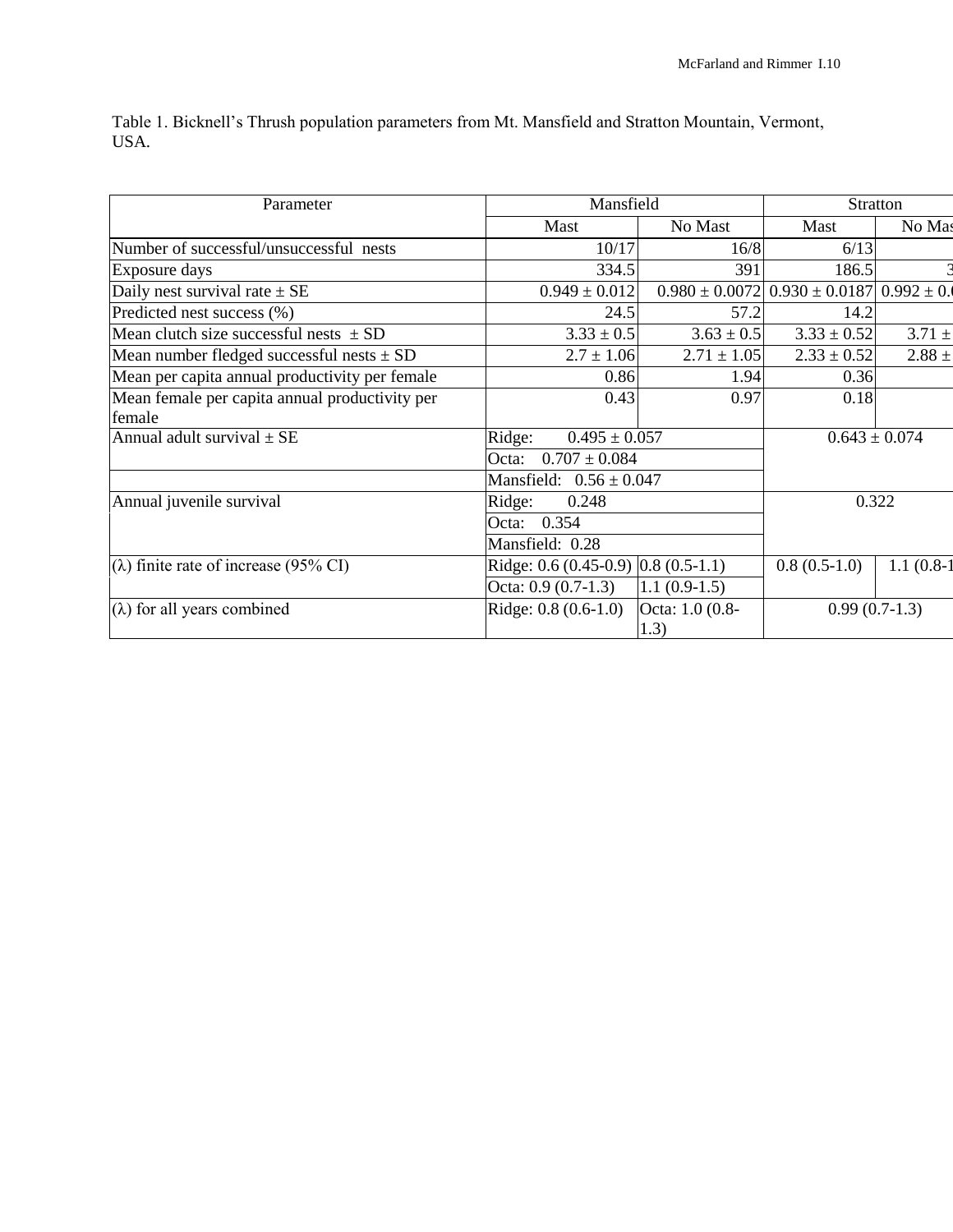Figure 1. Time series depicting the relationship between autumn balsam fir cone mast followed by summer red squirrel density and daily survival rates of open-cup nesting passerines on, (A) Mt. Mansfield, Vermont and (B) Stratton Mountain, Vermont, USA.

Figure 2. The estimated population growth rate  $(\lambda)$  for Bicknell's thrush populations on Mt. Mansfield and Stratton Mtn., Vermont. Ridge and Octagon subplots were located at separate elevations and are depicted separately due to statistically significant differences in adult survival (*Sa*). They are also combined under Mt. Mansfield to illustrate  $\lambda$  levels for the entire population on the mountain. Assuming closed populations, solid line indicates stable population level  $(\lambda =$ 1). Error bars indicate 95% confidence intervals. See Methods for a complete description of the procedure.

Figure 3. Conceptual model of the relationships among key units in the montane fir forests of northeastern North America. Arrows show the predominant influence between units. Solid lines indicate an increase in density or biomass from the donor unit resulting in an increase in the recipient unit, dashed lines indicate a decrease in the recipient level. Heavy lines represent connections well established by observational or experimental data; light lines indicate relationships that are not well documented or are only postulated.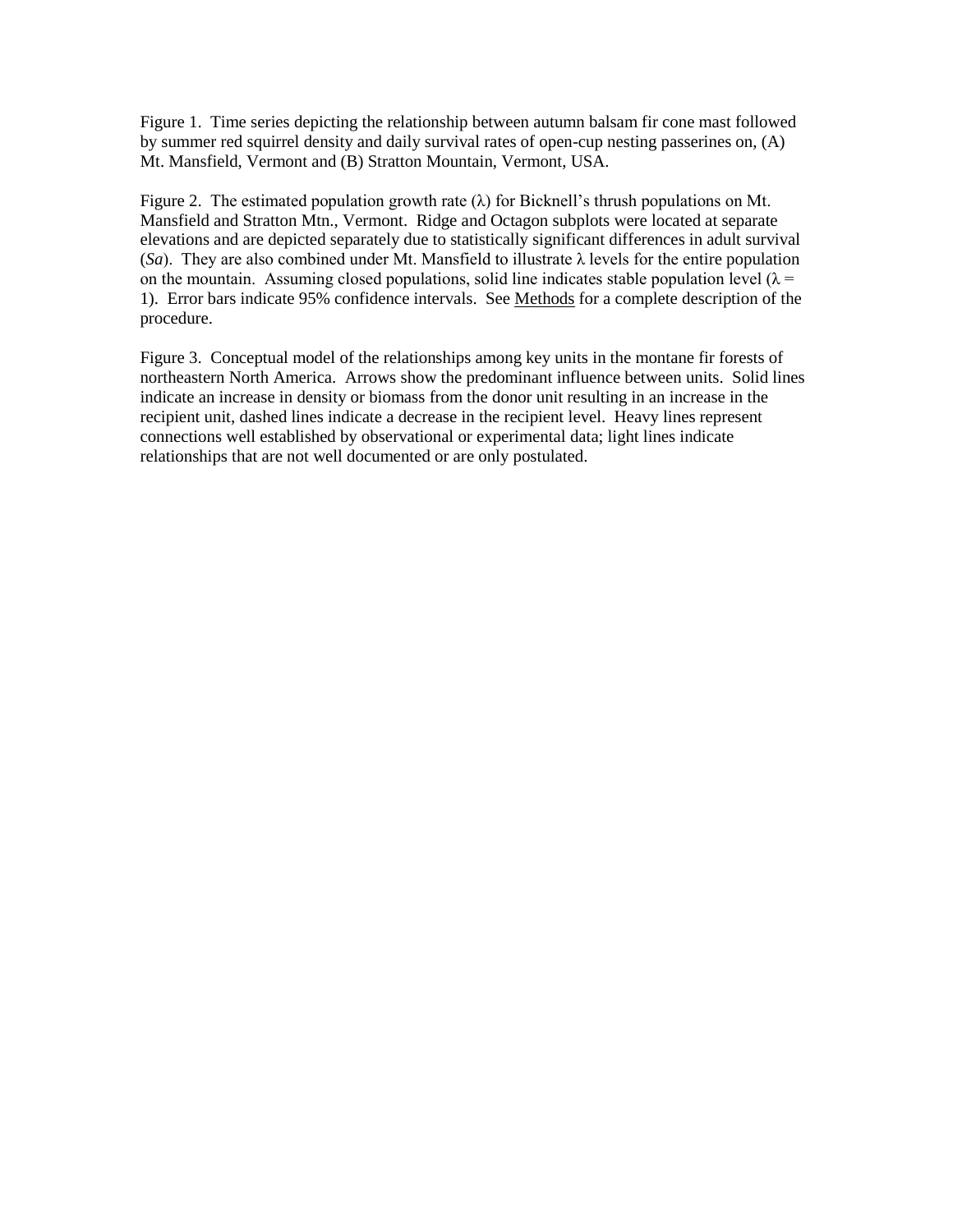## **Part II. Forest Bird Surveys on Mt. Mansfield and Lye Brook Wilderness Area**

## **Steven D. Faccio and Christopher C. Rimmer**

In 2001, the Vermont Institute of Natural Science (VINS) conducted breeding bird censuses at 3 permanent study sites on Mt. Mansfield and 1 site at the Lye Brook Wilderness Area (LBWA) of the Green Mountain National Forest. Two of the Mt. Mansfield sites, Underhill State Park and the Ridgeline, were surveyed for the eleventh consecutive year, while the Ranch Brook site was censused for a seventh consecutive year. The Underhill State Park site consisted of mature northern hardwoods at an elevation of 671 m (2200 ft), while the Ridgeline site, at 1158 m (3800 ft), consisted of montane fir-spruce. The Ranch Brook site ranged between 975 and 1097 m (3200 and 3600 ft), and was dominated by a paper birch-fir canopy. The LBWA study site, located in Winhall, Vermont just north of Little Mud Pond, was characterized by mature northern hardwoods at an elevation of 701 m (2300 ft). The LBWA was first surveyed in 2000.

These four study sites are part of VINS' long-term Forest Bird Monitoring Program (FBMP). This program was initiated in 1989 with the primary goals of conducting habitat-specific monitoring of forest interior breeding bird populations in Vermont and tracking long-term changes (Faccio et al. 1998). As of 2001, VINS had established 37 monitoring sites in 9 different forested habitats in Vermont, with additional sites in New York, Maine, and Massachusetts. A complementary, volunteer-based, long-term monitoring program, called Mountain Birdwatch, was initiated in 2000 to collect census data on five common montane forest bird species throughout the Northeast. Piloted in Vermont, 56 Mountain Birdwatch sites were surveyed by volunteers and VINS staff in 2000.

#### **Methods**

Surveys were conducted by VINS staff biologists at the Mt. Mansfield Ridgeline, Lye Brook, and Ranch Brook sites, and by a skilled volunteer at the Underhill State Park site. Survey methods consisted of unlimited distance point counts, based on the approach described by Blondel et al. (1981) and used in Ontario (Welsh 1995). The count procedure was as follows:

- **1)** Counts began shortly after dawn on days where weather conditions were unlikely to reduce count numbers (i.e., calm winds and very light or no rain). Censusing began shortly (<1min.) after arriving at a station.
- **2)** Observers recorded all birds seen and heard during a 10-min sampling period, which was divided into 3 time intervals: 3, 2, and 5 mins. Observers noted in which time interval each bird was first encountered and were careful to record individuals only once. To reduce duplicate records, individual birds were mapped on standardized field cards and known or presumed movements noted. Different symbols were used to record the status of birds encountered (i.e., singing male, pair observed, calling bird, etc.).
- **3)** Each site, consisting of 5 point count stations, was sampled twice during the breeding season; once during early June (ca. 2-12 June) and once during late June (ca. 14-25 June). Observers were encouraged to space their visits 7-10 days apart. For each site visit, all stations were censused in a single morning and in the same sequence.

In summarizing data for analysis, the maximum count for each species was used as the station estimate for each year. All birds seen or heard were each counted as 1 individual unless a family group or active nest was encountered, in which case they were scored as a breeding pair, or 2 individuals. Population trends were calculated for the 8 most commonly encountered species at each of the 3 Mt. Mansfield study sites using simple linear regression. For each species, the slope of the regression line was used as the annual change in population. Regression analyses were done using SYSTAT 8.0.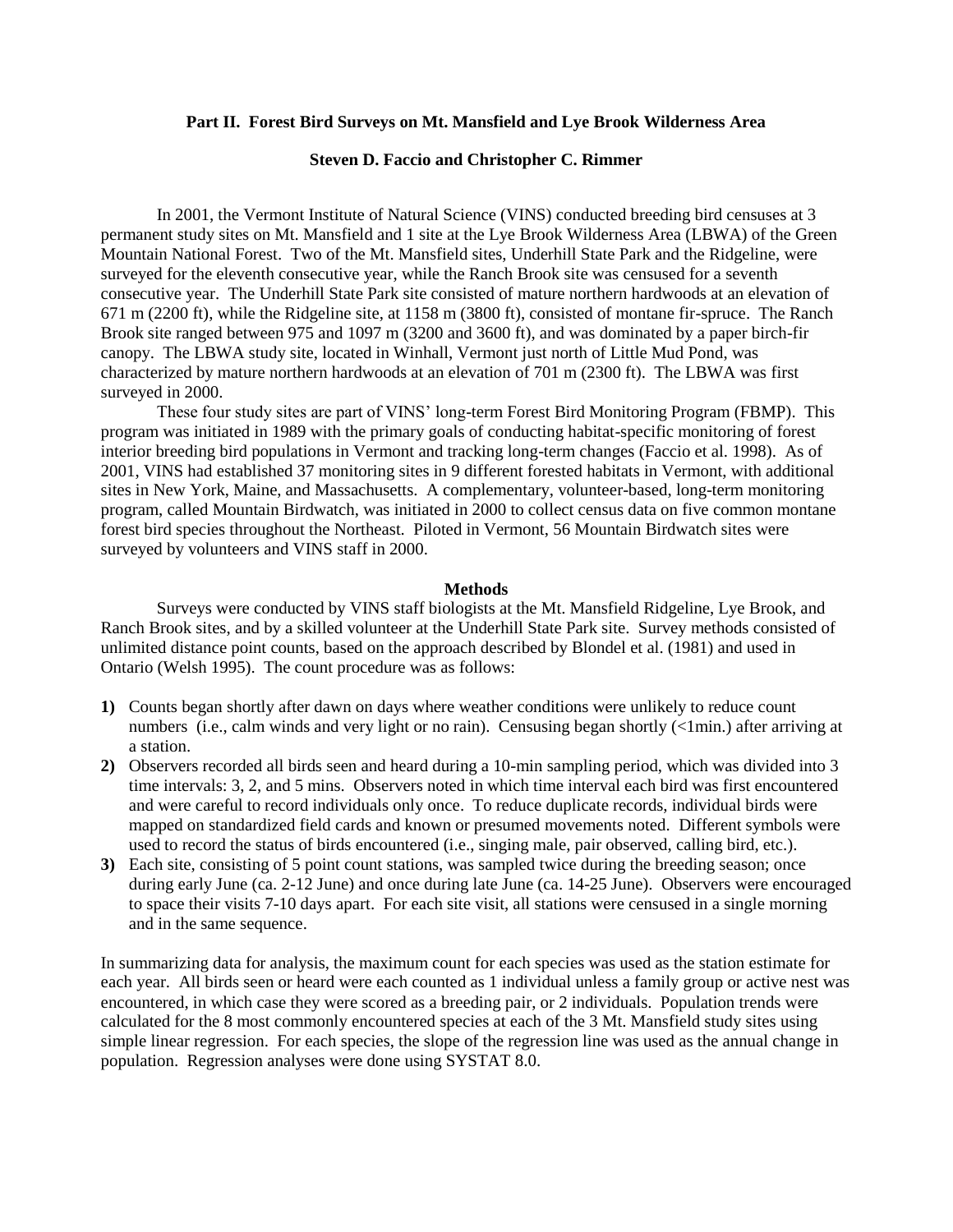#### **Results**

A combined total of 47 avian species was detected during breeding bird surveys at three study sites on Mt. Mansfield. The two montane forest sites had similar species richness, with 30 and 29 species detected at Mt. Mansfield Ridgeline and Ranch Brook, respectively. Surveys at Ranch Brook averaged a greater number of individuals and species per year than the higher elevation and more exposed montane Ridgeline site (Tables 1 and 2). The mid-elevation, northern hardwood site at Underhill State Park yielded the highest species richness, with a total of 40 species encountered since 1991 and a mean of 18.36 species per year (Table 3). The first 2 years of surveys at the mid-elevation, Lye Brook Wilderness site, were quite variable, probably resulting from a change in observers. Year 1 surveys yielded a total of 29 species and 95 individuals, while year 2 resulted in just 57 individuals of 15 species (Table 4).

## **Mt. Mansfield Trends**

On the Mt. Mansfield Ridgeline plot in 2001, both overall numerical abundance and species richness were above the 11-year average, with 80 individuals of 15 species detected (Table 1). Of the 8 most commonly recorded species, all were either at or above the 2000 totals, and 4 were below and 4 above the 10-year mean. Population trends for these 8 species were relatively stable, with the exception of Whitethroated Sparrow, which showed an annual increase of 0.77 individuals/year ( $\pm$  2.96 SE) ( $r^2$  = 0.45; *P* =  $0.02$ ).

At the Ranch Brook study site in 2001, the number of individuals was below the 7-year average while species richness was above average, with 69 individuals of 18 species detected (Table 2). Among the 8 most common species, 5 (62.5%) decreased over 2000 counts; of these 4 were below the 7-year mean. Significant population trends were evident for 2 of these species: Yellow-rumped Warbler, recorded at its second highest maximum count of the period, showed an annual increase of 0.89 ( $\pm$  1.74 SE) ( $r^2$  = 0.60; *P* = 0.04); and White-throated Sparrow showed a decline of 2.04 per year ( $\pm$  3.19 SE) ( $r^2$  = 0.70; *P* = 0.02).

At Underhill State Park, both overall numerical abundance and species richness increased above the 11-year mean, with 70 individuals of 20 species encountered (Table 3). Of the 8 most common species, half were recorded above the 1991-2000 mean and half were below. The maximum counts for Black-throated Green Warbler and Ovenbird equaled the 11-year high, and Black-throated Green Warbler also showed a significant population increase of 0.37 annually ( $\pm$  1.30 SE) ( $r^2$  = 0.50; *P* = 0.02). In addition, Red-eyed Vireo maintained its positive trend with an annual population change of  $0.52 (\pm 1.53 \text{ SE})$  ( $r^2 = 0.59$ ;  $P =$ 0.006).

## **Discussion**

Bird surveys on Mt. Mansfield are beginning to show some interesting patterns, and the population fluctuations evident for some species underscore the need for continued monitoring and development of a long-term database. However, population trend estimates must be interpreted carefully. The site-specific trends presented for Mt. Mansfield are preliminary, short-term trends from a limited geographic sample. Changes in survey counts may simply reflect natural fluctuations, variable detection rates, and/or a variety of dynamic factors, such as prey abundance, overwinter survival, and habitat change. Several years of additional data collection, their correlation with other VMC data, and comparison with census data from other ecologically similar sites will be necessary to elucidate meaningful population trends of various species at these sites.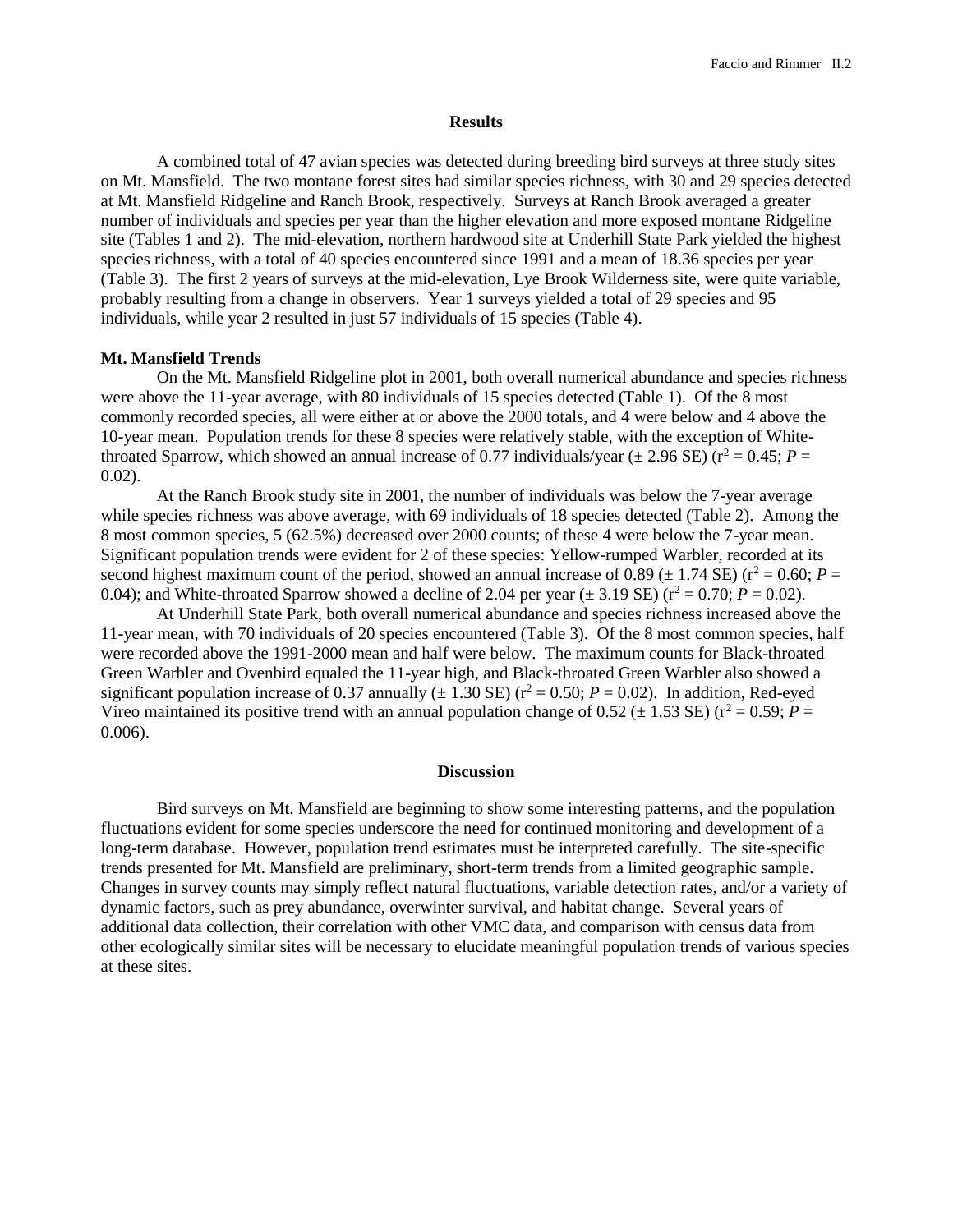| <b>Common Name</b>                 |                |                | 1991 1992 1993 1994 1995 1996 1997 1998 1999 2000 2001 |                |                |                |                |              |                |                |                | Mean  | <b>SD</b> | $r^2$ | <b>Trend</b> | <b>SE</b> |
|------------------------------------|----------------|----------------|--------------------------------------------------------|----------------|----------------|----------------|----------------|--------------|----------------|----------------|----------------|-------|-----------|-------|--------------|-----------|
| Red Squirrel                       |                |                |                                                        |                |                |                |                |              |                |                | 1              | 0.09  | 0.30      |       |              |           |
| Sharp-shinned Hawk                 |                |                |                                                        |                |                |                |                |              |                | 1              |                | 0.09  | 0.30      |       |              |           |
| Hairy Woodpecker                   |                |                |                                                        | 1              |                |                |                |              |                |                |                | 0.09  | 0.30      |       |              |           |
| Northern Flicker                   |                |                | $\mathbf{1}$                                           |                |                |                |                |              |                |                |                | 0.09  | 0.30      |       |              |           |
| Yellow-bellied Flycatcher          |                |                | $\mathbf{1}$                                           |                | $\mathbf{1}$   | $\overline{2}$ | 3              |              | $\mathbf{1}$   | 1              | $\mathbf{1}$   | 0.91  | 0.94      |       |              |           |
| Alder Flycatcher                   |                |                |                                                        |                |                |                | $\mathbf{1}$   |              |                |                |                | 0.09  | 0.30      |       |              |           |
| Red-eyed Vireo                     |                |                |                                                        |                |                |                |                |              | $\mathbf{1}$   |                |                | 0.09  | 0.30      |       |              |           |
| <b>Blue Jay</b>                    |                | 1              |                                                        |                |                |                |                |              |                |                |                | 0.09  | 0.30      |       |              |           |
| Common Raven                       |                |                | $\mathbf{1}$                                           |                |                | 1              |                |              | $\mathbf{1}$   | $\mathbf{1}$   |                | 0.36  | 0.50      |       |              |           |
| <b>Red-breasted Nuthatch</b>       | $\mathbf{1}$   | $\overline{c}$ | $\overline{3}$                                         | $\mathbf{1}$   | 3              | 1              |                | $\mathbf{1}$ | $\overline{2}$ |                | $\mathbf{1}$   | 1.36  | 1.03      |       |              |           |
| <b>Winter Wren</b>                 | 10             | 9              | $\overline{7}$                                         | 4              | 5              | $\overline{c}$ | $\overline{4}$ | 10           | 8              | 4              | $\overline{4}$ | 6.09  | 2.81      | 0.15  | $-0.33$      | 2.73      |
| Golden-crowned Kinglet             |                |                |                                                        |                |                |                |                |              |                | 1              |                | 0.09  | 0.30      |       |              |           |
| Ruby-crowned Kinglet               |                | $\overline{2}$ |                                                        |                | $\mathbf{1}$   |                |                |              |                |                |                | 0.27  | 0.65      |       |              |           |
| <b>Bicknell's Thrush</b>           | 6              | 15             | 11                                                     | 8              | 10             | 11             | 9              | 9            | 8              | 7              | 9              | 9.36  | 2.42      | 0.10  | $-0.23$      | 2.42      |
| <b>Swainson's Thrush</b>           | 3              | 8              | $\mathbf{1}$                                           | 1              | 3              | 6              | 7              | 5            | $\overline{4}$ | 3              | 3              | 4.00  | 2.28      | 0.02  | 0.01         | 2.40      |
| <b>Hermit Thrush</b>               |                |                |                                                        |                |                |                |                |              |                |                | 1              | 0.09  | 0.30      |       |              |           |
| American Robin                     | 1              | $\overline{4}$ | $\mathbf{1}$                                           | $\overline{c}$ | $\overline{2}$ | $\overline{2}$ | $\sqrt{2}$     | $\mathbf{1}$ | $\mathbf{1}$   | 3              | 3              | 2.00  | 1.00      |       |              |           |
| Cedar Waxwing                      |                | 1              | $\overline{4}$                                         |                |                |                | 9              |              |                |                |                | 1.27  | 2.83      |       |              |           |
| Nashville Warbler                  | $\overline{2}$ |                |                                                        |                |                | 2              | 3              | $\mathbf{1}$ | $\mathbf{1}$   |                | $\mathbf{1}$   | 0.91  | 1.04      |       |              |           |
| Magnolia Warbler                   | 1              | $\overline{2}$ |                                                        |                |                | 3              | $\mathbf{1}$   | $\mathbf{1}$ |                |                | $\mathbf{1}$   | 0.82  | 0.98      |       |              |           |
| <b>Yellow-rumped Warbler</b>       | 9              | 11             | 8                                                      | 9              | 8              | 12             | 10             | 13           | 11             | 9              | 11             | 10.09 | 1.64      | 0.15  | 0.19         | 1.60      |
| <b>Blackpoll Warbler</b>           | 8              | 9              | 9                                                      | 7              | 7              | 15             | 10             | 10           | 9              | 8              | $\,8\,$        | 9.09  | 2.21      | 0.01  | 0.05         | 2.33      |
| Ovenbird                           |                |                | $\mathbf{1}$                                           |                |                |                |                |              | $\mathbf{1}$   |                |                | 0.18  | 0.40      |       |              |           |
| Canada Warbler                     |                |                |                                                        |                |                |                | $\mathbf{1}$   |              |                |                |                | 0.09  | 0.30      |       |              |           |
| Lincoln's Sparrow                  | 2              |                |                                                        |                |                | $\mathbf{1}$   |                |              |                |                |                | 0.27  | 0.65      |       |              |           |
| <b>White-throated Sparrow</b>      | 6              | 14             | 14                                                     | 12             | 14             | 13             | 20             | 14           | 19             | 14             | 18             | 14.36 | 3.80      | 0.45  | $0.77*$      | 2.96      |
| Dark-eyed Junco                    | 3              | 9              | 6                                                      | $\overline{c}$ | 5              | 5              | 9              | 8            | $\overline{7}$ | $\overline{c}$ | 7              | 5.73  | 2.57      | 0.02  | 0.10         | 2.69      |
| <b>Purple Finch</b>                | $\overline{2}$ | 4              | $\mathbf{1}$                                           | $\overline{c}$ | 3              | $\overline{2}$ | $\sqrt{2}$     | $\mathbf{1}$ | $\overline{4}$ | $\overline{c}$ | 3              | 2.36  | 1.03      | 0.01  | 0.03         | 1.08      |
| White-winged Crossbill             |                |                |                                                        |                | 8              |                | $\mathbf{1}$   | $\mathbf{1}$ |                |                |                | 0.91  | 2.39      |       |              |           |
| Pine Siskin                        |                | 1              |                                                        |                | $\mathbf{1}$   |                | $\overline{2}$ | $\mathbf{1}$ |                |                | 11             | 1.45  | 3.24      |       |              |           |
| <b>Evening Grosbeak</b>            |                | $\overline{c}$ |                                                        |                |                |                |                |              |                |                |                | 0.18  | 0.60      |       |              |           |
| Species Richness <sup>a</sup>      | 13             | 16             | 15                                                     | 11             | 14             | 15             | 17             | 14           | 15             | 13             | 15             | 14.36 | 1.63      |       |              |           |
| Number of Individuals <sup>a</sup> | 54             | 94             | 69                                                     | 49             | 71             | 78             | 94             | 76           | 78             | 56             | 80             | 71.27 | 14.57     |       |              |           |

Table 1. Maximum counts of individual birds and population trends from linear regression analysis for the 8 most common species (bold type) at Mt. Mansfield Ridgeline, 1991-2001.

<sup>a</sup> Does not include counts of Red Squirrel

 $*$  *P* $\Omega$  0.10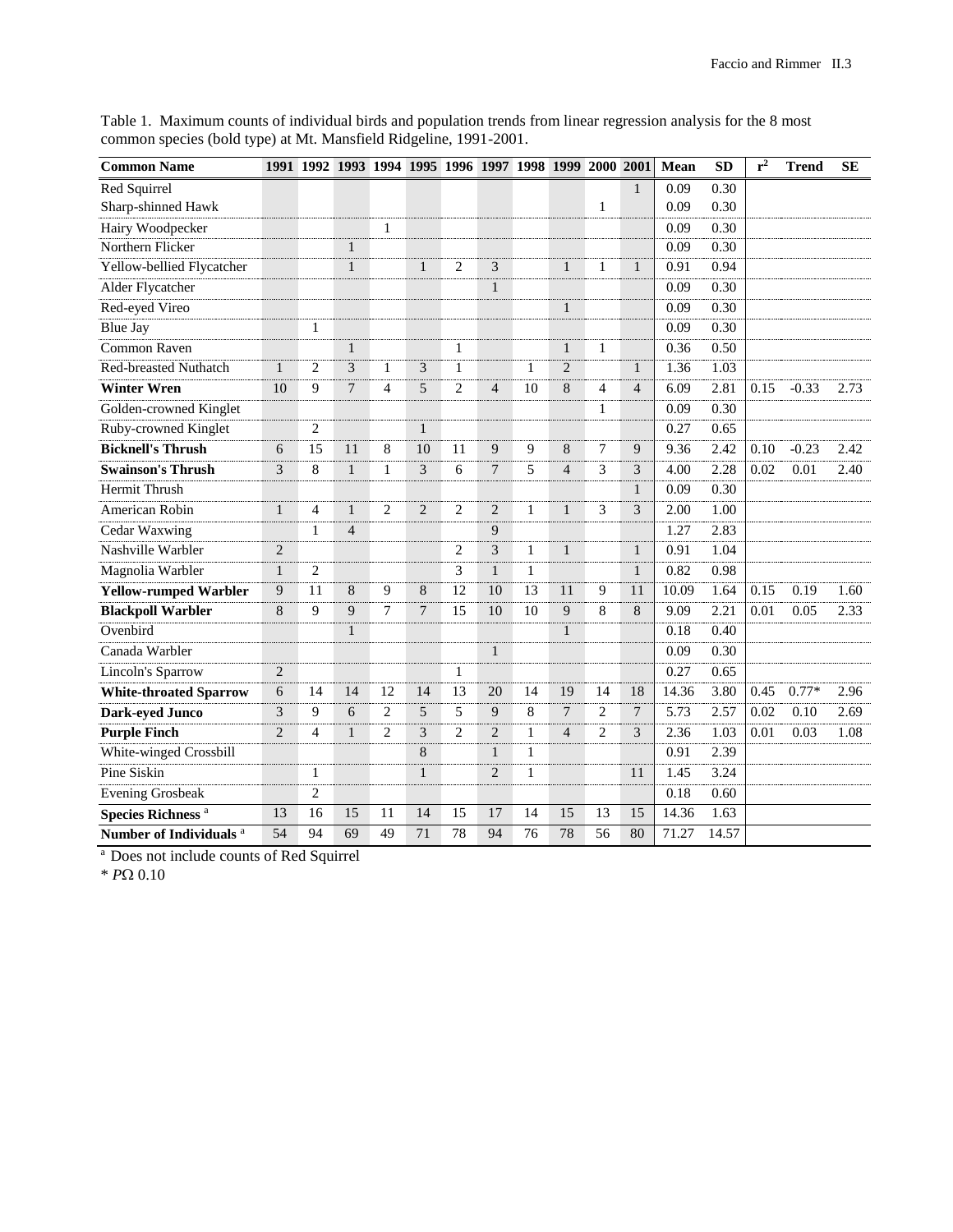| <b>Common Name</b>                 | 1995           | 1996           | 1997           | 1998           | 1999           | 2000           | 2001           | Mean  | <b>SD</b> | $r^2$ | <b>Trend</b> | <b>SE</b> |
|------------------------------------|----------------|----------------|----------------|----------------|----------------|----------------|----------------|-------|-----------|-------|--------------|-----------|
| Red Squirrel                       |                |                |                |                | $\overline{4}$ |                | $\mathbf{1}$   | 0.71  | 1.50      |       |              |           |
| Sharp-shinned Hawk                 |                |                |                | 1              |                |                |                | 0.14  | 0.38      |       |              |           |
| <b>Mourning Dove</b>               |                |                |                |                |                | 1              | $\mathbf{1}$   | 0.29  | 0.49      |       |              |           |
| Ruby-throated Hummingbird          |                |                |                |                |                | $\mathbf{1}$   |                | 0.14  | 0.38      |       |              |           |
| Hairy Woodpecker                   | $\mathbf{1}$   |                |                |                |                |                |                | 0.14  | 0.38      |       |              |           |
| Pileated Woodpecker                |                |                |                |                |                |                | $\overline{2}$ | 0.29  | 0.76      |       |              |           |
| <b>Yellow-bellied Flycatcher</b>   | $\overline{4}$ | $\overline{4}$ | $\overline{4}$ | 3              | 3              | $\overline{4}$ | $\overline{2}$ | 3.43  | 0.79      | 0.47  | $-0.25$      | 0.63      |
| Red-eyed Vireo                     |                |                |                | 1              |                |                |                | 0.14  | 0.38      |       |              |           |
| <b>Blue Jay</b>                    | $\mathbf{1}$   |                |                |                |                |                |                | 0.14  | 0.38      |       |              |           |
| Common Raven                       |                | $\overline{4}$ | 3              | $\overline{4}$ |                | $\overline{4}$ | $\overline{2}$ | 2.43  | 1.81      |       |              |           |
| <b>Black-capped Chickadee</b>      | $\mathbf{1}$   |                |                |                |                |                |                | 0.14  | 0.38      |       |              |           |
| <b>Red-breasted Nuthatch</b>       | 7              |                | $\overline{2}$ |                | 6              |                | $\overline{c}$ | 2.43  | 2.94      |       |              |           |
| <b>Winter Wren</b>                 | 8              | 3              | $\overline{7}$ | 10             | $\overline{9}$ | 10             | 5              | 7.43  | 2.64      | 0.04  | 0.25         | 2.83      |
| Golden-crowned Kinglet             |                |                |                | $\mathbf{1}$   | $\mathfrak{Z}$ | $\mathbf{1}$   |                | 0.71  | 1.17      |       |              |           |
| Ruby-crowned Kinglet               | 3              |                | 3              |                |                | 3              |                | 1.29  | 1.60      |       |              |           |
| <b>Bicknell's Thrush</b>           | 5              | 6              | $\overline{7}$ | 5              | 5              | 6              | $\overline{2}$ | 5.14  | 1.57      | 0.29  | $-0.39$      | 1.45      |
| <b>Swainson's Thrush</b>           | 6              | 15             | 9              | 5              | 3              | $\overline{4}$ | 8              | 7.14  | 4.06      | 0.18  | $-0.79$      | 4.04      |
| Hermit Thrush                      | $\mathbf{1}$   |                | 3              |                |                |                |                | 0.57  | 1.13      |       |              |           |
| American Robin                     |                | $\overline{2}$ | $\overline{2}$ | $\overline{c}$ | 1              | 1              | 1              | 1.29  | 0.76      |       |              |           |
| Cedar Waxwing                      |                |                |                | $\mathbf{1}$   |                |                | $\mathbf{1}$   | 0.29  | 0.49      |       |              |           |
| Nashville Warbler                  |                | 1              | 3              | 2              | $\mathbf{1}$   | 3              |                | 1.43  | 1.27      |       |              |           |
| Magnolia Warbler                   | $\overline{2}$ | $\overline{4}$ | $\overline{4}$ | $\overline{c}$ | 3              | 5              | $\overline{4}$ | 3.43  | 1.13      |       |              |           |
| <b>Black-throated Blue Warbler</b> | $\mathbf{1}$   |                |                |                |                |                |                | 0.14  | 0.38      |       |              |           |
| <b>Yellow-rumped Warbler</b>       | 5              | 6              | $\overline{4}$ | 5              | $\overline{7}$ | 11             | 9              | 6.71  | 2.50      | 0.60  | $0.89*$      | 1.74      |
| <b>Blackpoll Warbler</b>           | 9              | 9              | 15             | 8              | $\mathfrak{Z}$ | 8              | $\overline{7}$ | 8.43  | 3.55      | 0.19  | $-0.71$      | 3.51      |
| <b>White-throated Sparrow</b>      | 22             | 11             | 12             | 9              | $8\phantom{1}$ | $\overline{7}$ | $\tau$         | 10.86 | 5.27      | 0.70  | $-2.04*$     | 3.19      |
| <b>Dark-eyed Junco</b>             | 9              | 5              | 3              | $\overline{c}$ | 5              | $\overline{2}$ | 5              | 4.43  | 2.44      | 0.26  | $-0.57$      | 2.31      |
| Purple Finch                       | $\overline{2}$ | 1              | $\overline{4}$ | $\overline{4}$ | $\overline{2}$ | $\overline{4}$ | $\overline{4}$ | 3.00  | 1.29      |       |              |           |
| White-winged Crossbill             | 8              |                | $\overline{2}$ |                | $\mathbf{1}$   |                | 6              | 2.43  | 3.26      |       |              |           |
| Pine Siskin                        | 12             |                | $\mathbf{1}$   |                | 7              |                |                | 2.86  | 4.78      |       |              |           |
| Species Richness <sup>a</sup>      | 19             | 13             | 18             | 17             | 16             | 17             | 18             | 16.86 | 1.95      |       |              |           |
| Number of Individuals <sup>a</sup> | 107            | 71             | 88             | 65             | 67             | 75             | 69             | 77.43 | 15.10     |       |              |           |

Table 2. Maximum counts of individual birds and population trends from linear regression analysis for the 8 most common species (bold type) at Ranch Brook, 1995-2001.

<sup>a</sup> Does not include counts of Red Squirrel

 $*$   $P\Omega$   $0.10$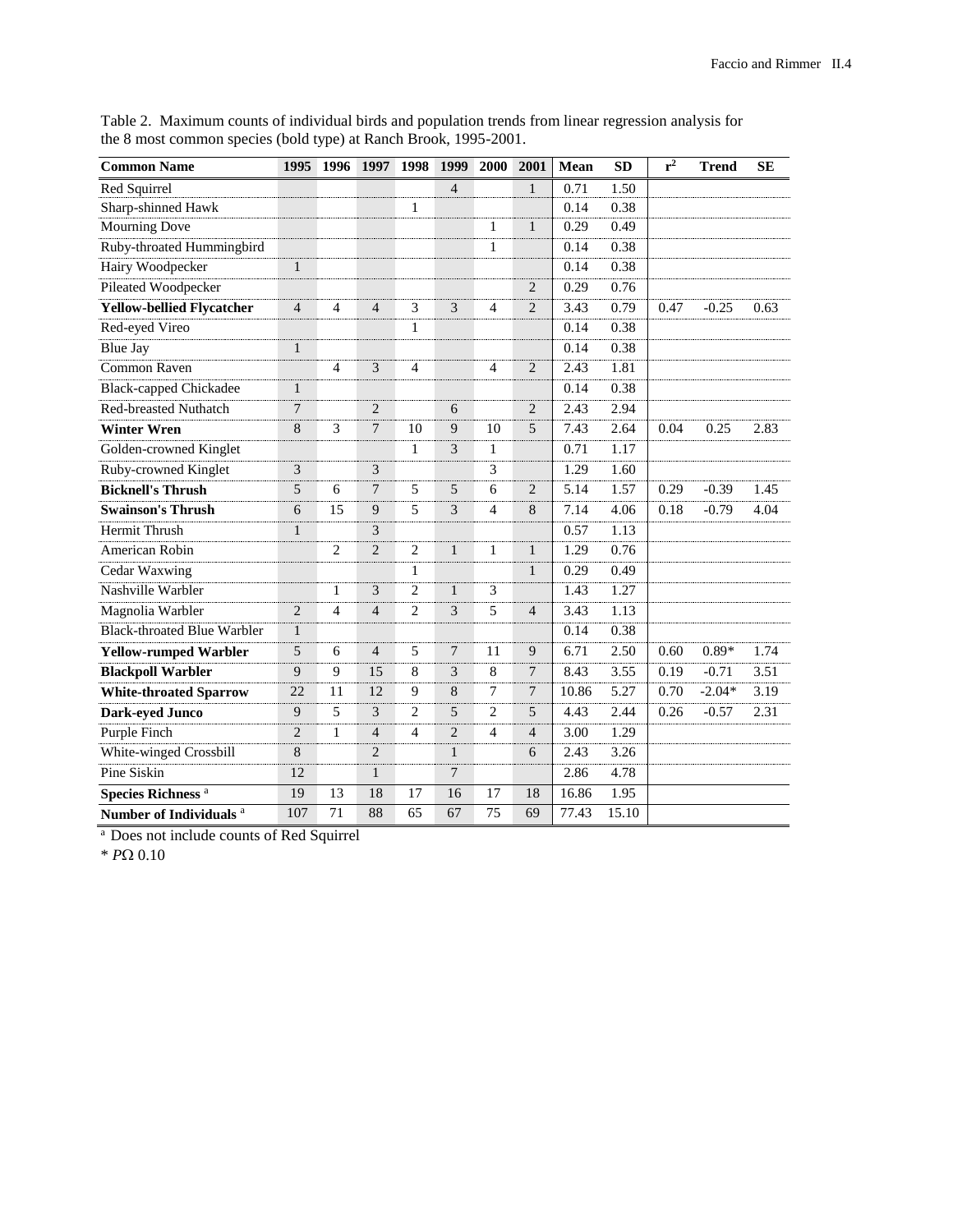| <b>Common Name</b>                  |                 | 1991 1992 1993 1994 1995 1996 1997 1998 1999 2000 2001 |                |                |                 |                |                |                |                |                |                | Mean  | <b>SD</b> | $r^2$ | <b>Trend</b> | <b>SE</b> |
|-------------------------------------|-----------------|--------------------------------------------------------|----------------|----------------|-----------------|----------------|----------------|----------------|----------------|----------------|----------------|-------|-----------|-------|--------------|-----------|
| Eastern Chipmunk                    |                 |                                                        |                |                |                 |                | 3              |                | 5              |                |                | 0.73  | 1.68      |       |              |           |
| Red Squirrel                        |                 |                                                        |                |                |                 |                | 1              |                | 3              |                | 1              | 0.45  | 0.93      |       |              |           |
| <b>Broad-winged Hawk</b>            |                 |                                                        |                |                |                 |                | $\mathbf{1}$   |                |                |                |                | 0.09  | 0.30      |       |              |           |
| <b>Mourning Dove</b>                |                 |                                                        |                |                |                 |                |                |                | $\mathbf{1}$   |                |                | 0.09  | 0.30      |       |              |           |
| Yellow-bellied Sapsucker            |                 | 2                                                      |                | 1              | $\mathbf{1}$    |                | $\mathbf{1}$   | 1              | $\mathbf{1}$   |                | 3              | 0.91  | 0.94      |       |              |           |
| Downy Woodpecker                    |                 |                                                        |                |                |                 |                | $\mathbf{1}$   |                |                |                |                | 0.09  | 0.30      |       |              |           |
| Hairy Woodpecker                    |                 |                                                        |                | 1              |                 |                | 1              | 1              | $\overline{2}$ |                |                | 0.45  | 0.69      |       |              |           |
| Northern Flicker                    |                 |                                                        | $\mathbf{1}$   |                |                 |                |                |                |                |                |                | 0.09  | 0.30      |       |              |           |
| Pileated Woodpecker                 | 2               | $\mathbf{1}$                                           | $\mathbf{1}$   |                |                 | 1              |                |                |                |                |                | 0.45  | 0.69      |       |              |           |
| <b>Blue-headed Vireo</b>            | 1               | $\overline{2}$                                         |                |                |                 | $\mathbf{1}$   | $\mathbf{1}$   |                |                | 1              |                | 0.55  | 0.69      |       |              |           |
| <b>Red-eyed Vireo</b>               | 3               | $\overline{4}$                                         | $\overline{4}$ | 6              | 9               | 8              | 7              | 6              | 10             | 8              | 8              | 6.64  | 2.25      | 0.58  | $0.52*$      | 1.53      |
| <b>Blue Jay</b>                     | $\overline{2}$  | $\mathbf{1}$                                           |                | 1              |                 | $\overline{c}$ | $\overline{2}$ |                | $\mathbf{1}$   | 1              | 2              | 1.09  | 0.83      |       |              |           |
| Common Raven                        |                 |                                                        |                | $\overline{4}$ | 1               |                |                |                | 1              |                | $\mathbf{1}$   | 0.64  | 1.21      |       |              |           |
| <b>Black-capped Chickadee</b>       |                 | 1                                                      | $\mathbf{1}$   |                | 2               | 3              | 3              |                | 3              | 1              | $\mathbf{1}$   | 1.36  | 1.21      |       |              |           |
| Red-breasted Nuthatch               |                 |                                                        |                |                |                 |                | 1              |                |                |                |                | 0.09  | 0.30      |       |              |           |
| White-breasted Nuthatch             |                 |                                                        |                |                |                 |                | 1              |                |                |                |                | 0.09  | 0.30      |       |              |           |
| <b>Brown Creeper</b>                |                 |                                                        |                | 1              |                 |                |                |                | $\mathbf{1}$   | 1              |                | 0.27  | 0.47      |       |              |           |
| <b>Winter Wren</b>                  |                 | 6                                                      | $\overline{2}$ | $\mathbf{1}$   | 5               | 3              | $\overline{4}$ | 6              | $\overline{4}$ | $\overline{4}$ | 3              | 3.45  | 1.92      | 0.12  | 0.20         | 1.90      |
| Golden-crowned Kinglet              |                 |                                                        |                |                |                 |                |                | 1              |                |                |                | 0.09  | 0.30      |       |              |           |
| Veery                               | $\mathbf{1}$    | 1                                                      |                |                |                 |                |                |                |                | 1              |                | 0.27  | 0.47      |       |              |           |
| Swainson's Thrush                   |                 | $\mathbf{1}$                                           |                | 2              | $\overline{4}$  | 3              |                | 1              | $\overline{4}$ | 2              | 2              | 1.73  | 1.49      |       |              |           |
| <b>Hermit Thrush</b>                |                 | $\overline{4}$                                         | 1              | 6              | 7               | 3              | $\overline{4}$ | 4              | $\overline{2}$ |                | $\overline{4}$ | 3.18  | 2.27      | 0.00  | 0.00         | 2.40      |
| Wood Thrush                         | 1               | 1                                                      |                |                |                 |                |                |                |                |                |                | 0.18  | 0.40      |       |              |           |
| American Robin                      | $\mathbf{1}$    |                                                        |                |                | 3               | 3              | 3              | 4              | 2              | 1              | 2              | 1.73  | 1.42      |       |              |           |
| Magnolia Warbler                    | $\mathbf{1}$    |                                                        |                |                | 1               |                |                |                |                |                |                | 0.18  | 0.40      |       |              |           |
| <b>Black-throated Blue Warbler</b>  | $\overline{4}$  | 9                                                      | 5              | 6              | 7               | 8              | 6              | 5              | 6              | 5              | 5              | 6.00  | 1.48      | 0.05  | $-0.10$      | 1.52      |
| Yellow-rumped Warbler               |                 |                                                        | $\overline{2}$ | 2              |                 | 2              | 3              | 3              | $\mathbf{1}$   | 1              | 3              | 1.55  | 1.21      |       |              |           |
| <b>Black-throated Green Warbler</b> | 5               | 7                                                      | 6              | 7              | 7               | 7              | 9              | 5              | 8              | 10             | 10             | 7.36  | 1.75      | 0.50  | $0.37*$      | 1.30      |
| Blackburnian Warbler                |                 |                                                        |                |                |                 |                |                |                |                |                | $\mathbf{1}$   | 0.09  | 0.30      |       |              |           |
| <b>Blackpoll Warbler</b>            |                 |                                                        |                |                |                 | $\mathbf{1}$   | $\overline{2}$ |                |                |                |                | 0.27  | 0.65      |       |              |           |
| Black-and-White Warbler             |                 | 3                                                      | $\overline{c}$ | $\overline{2}$ | $\overline{4}$  | 2              | 3              | $\overline{2}$ | $\mathbf{1}$   | 3              | $\overline{4}$ | 2.36  | 1.21      |       |              |           |
| <b>American Redstart</b>            |                 | $\overline{4}$                                         |                |                | 1               | $\mathbf{1}$   |                |                |                |                |                | 0.55  | 1.21      |       |              |           |
| Ovenbird                            | 4               | 10                                                     | 11             | 11             | 13              | 12             | 12             | 10             | 13             | 10             | 13             | 10.82 | 2.56      | 0.32  | 0.44         | 2.23      |
| Canada Warbler                      | 3               | 4                                                      | 4              | 6              | 2               | 4              | 4              | 2              | 2              | 3              | 2              | 3.27  | 1.27      | 0.25  | $-0.19$      | 1.16      |
| <b>Scarlet Tanager</b>              |                 |                                                        |                |                | $\mathbf{1}$    |                |                |                | $\mathbf{1}$   |                |                | 0.18  | 0.40      |       |              |           |
| White-throated Sparrow              | $\overline{2}$  |                                                        | $\overline{2}$ | $\mathbf{1}$   | $\mathbf{1}$    |                | $\mathbf{1}$   |                |                |                |                | 0.64  | 0.81      |       |              |           |
| Dark-eyed Junco                     |                 | 3                                                      | $\mathbf{1}$   | 3              | $\overline{4}$  | 3              | 5              | 2              | $\overline{2}$ | $\mathbf{1}$   | $\overline{2}$ | 2.36  | 1.43      | 0.01  | 0.04         | 1.51      |
| Rose-breasted Grosbeak              | $\overline{4}$  | 2                                                      |                | 1              | 3               | $\mathbf{1}$   | 2              |                | $\mathbf{1}$   |                |                | 1.27  | 1.35      |       |              |           |
| Purple Finch                        |                 |                                                        |                |                |                 | $\mathbf{1}$   |                | 1              |                |                | $\mathbf{1}$   | 0.27  | 0.47      |       |              |           |
| White-winged Crossbill              |                 |                                                        |                |                |                 |                |                |                |                |                | 2              | 0.18  | 0.60      |       |              |           |
| Pine Siskin                         |                 |                                                        |                |                | $\mathbf{1}$    |                |                |                |                |                | $\mathbf{1}$   | 0.18  | 0.40      |       |              |           |
| American Goldfinch                  | $\mathbf{1}$    |                                                        |                |                |                 |                |                |                |                |                |                | 0.09  | 0.30      |       |              |           |
| <b>Species Richness<sup>a</sup></b> | $\overline{15}$ | $\overline{19}$                                        | 14             | 18             | $\overline{20}$ | 20             | 23             | 16             | 21             | 16             | 20             | 18.36 | 2.80      |       |              |           |
| Number of Individuals <sup>a</sup>  | 35              | 66                                                     | 43             | 62             | $77\,$          | 69             | 77             | 54             | 67             | 53             | 70             | 61.18 | 13.53     |       |              |           |

Table 3. Maximum counts of individual birds, and population trends from linear regression analysis for the 8 most common species (bold type) at Underhill State Park, 1991-2001.

<sup>a</sup> Does not include counts of Red Squirrel or Eastern Chipmunk

 $*$   $P\Omega$   $0.10$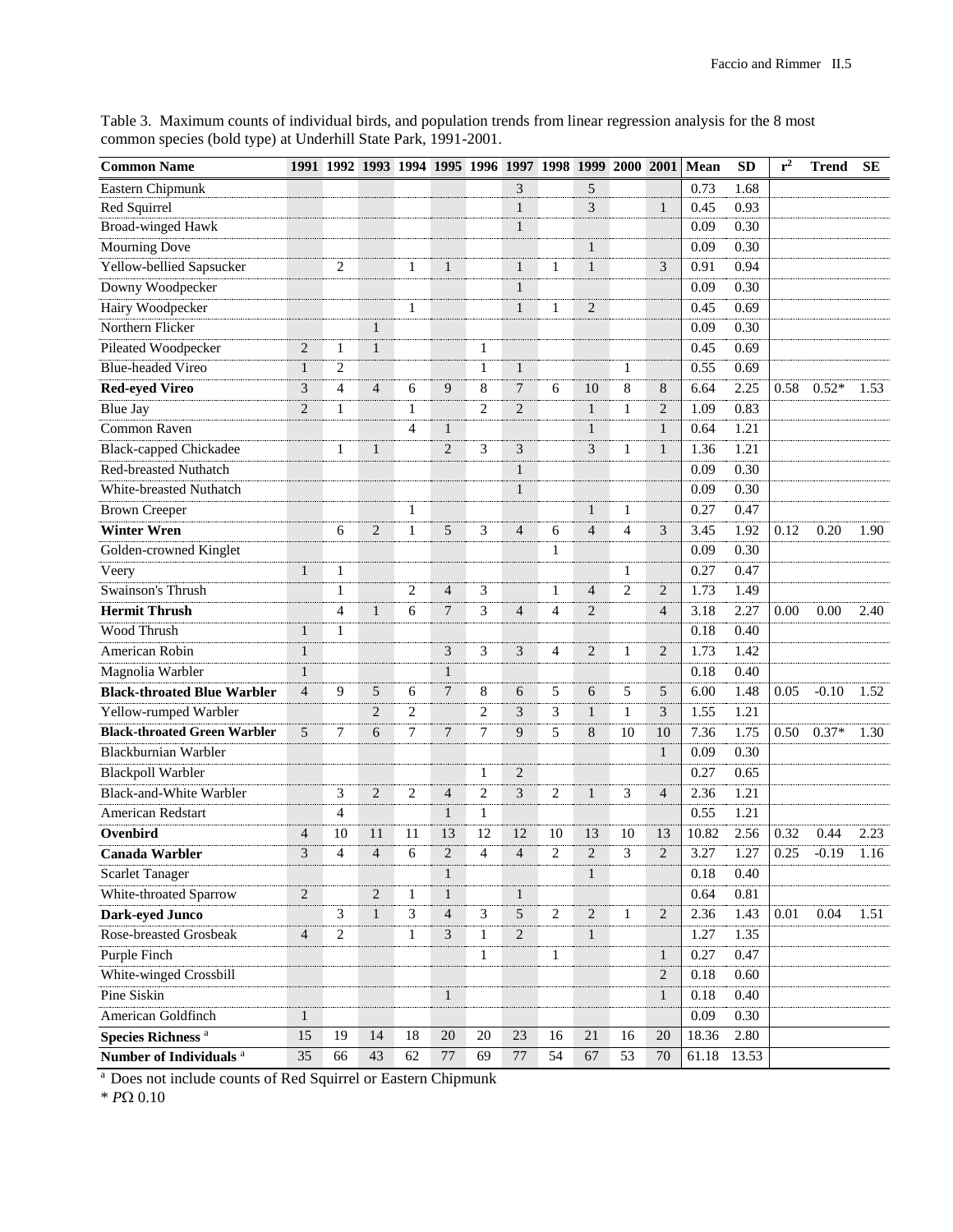| <b>Common Name</b>                  | 2000           | 2001         | <b>Mean</b> | <b>SD</b> |
|-------------------------------------|----------------|--------------|-------------|-----------|
| Eastern Chipmunk                    | 2              |              | 1.00        | 1.41      |
| Red Squirrel                        | 1              | 1            | 1.00        | 0.00      |
| <b>Ruffed Grouse</b>                | 1              |              | 0.50        | 0.71      |
| <b>Barred Owl</b>                   | 1              |              | 0.50        | 0.71      |
| Chimney Swift                       | $\overline{2}$ |              | 1.00        | 1.41      |
| Yellow-bellied Sapsucker            | 5              | 6            | 5.50        | 0.71      |
| Downy Woodpecker                    | 1              |              | 0.50        | 0.71      |
| Hairy Woodpecker                    | $\overline{2}$ | 1            | 1.50        | 0.71      |
| <b>Unidentified Woodpecker</b>      | 3              |              | 1.50        | 2.12      |
| <b>Pileated Woodpecker</b>          | $\mathbf{1}$   |              | 0.50        | 0.71      |
| Least Flycatcher                    | $\overline{2}$ |              | 1.00        | 1.41      |
| <b>Blue-headed Vireo</b>            |                | 1            | 0.50        | 0.71      |
| Red-eyed Vireo                      | 10             | 6            | 8.00        | 2.83      |
| <b>Blue Jay</b>                     |                | 3            | 1.50        | 2.12      |
| <b>Black-capped Chickadee</b>       | 1              | 1            | 1.00        | 0.00      |
| <b>Brown Creeper</b>                | 1              |              | 0.50        | 0.71      |
| Winter Wren                         | 7              |              | 3.50        | 4.95      |
| <b>Swainson's Thrush</b>            | $\overline{2}$ |              | 1.00        | 1.41      |
| Hermit Thrush                       | 4              | 2            | 3.00        | 1.41      |
| American Robin                      | 1              |              | 0.50        | 0.71      |
| Cedar Waxwing                       | 1              |              | 0.50        | 0.71      |
| Magnolia Warbler                    | 1              |              | 0.50        | 0.71      |
| <b>Black-throated Blue Warbler</b>  | 9              | 7            | 8.00        | 1.41      |
| Yellow-rumped Warbler               | $\overline{c}$ | 1            | 1.50        | 0.71      |
| <b>Black-throated Green Warbler</b> | 8              | 10           | 9.00        | 1.41      |
| Blackburnian Warbler                | 5              |              | 2.50        | 3.54      |
| American Redstart                   | $\overline{2}$ | $\mathbf{1}$ | 1.50        | 0.71      |
| Ovenbird                            | 15             | 13           | 14.00       | 1.41      |
| Canada Warbler                      | $\mathbf{1}$   |              | 0.50        | 0.71      |
| <b>Scarlet Tanager</b>              | $\mathbf{1}$   |              | 0.50        | 0.71      |
| White-throated Sparrow              | $\overline{2}$ |              | 1.00        | 1.41      |
| Dark-eyed Junco                     | $\overline{2}$ | 3            | 2.50        | 0.71      |
| Rose-breasted Grosbeak              | $\overline{2}$ | 1            | 1.50        | 0.71      |
| Species Richness <sup>a</sup>       | 28             | 15           | 21.50       | 9.19      |
| Number of Individuals <sup>a</sup>  | 95             | 57           | 76.00       | 26.87     |

Table 4. Maximum counts of individual birds at Lye Brook Wilderness Area in 2000.

a Does not include counts of Red Squirrel or Eastern Chipmunk